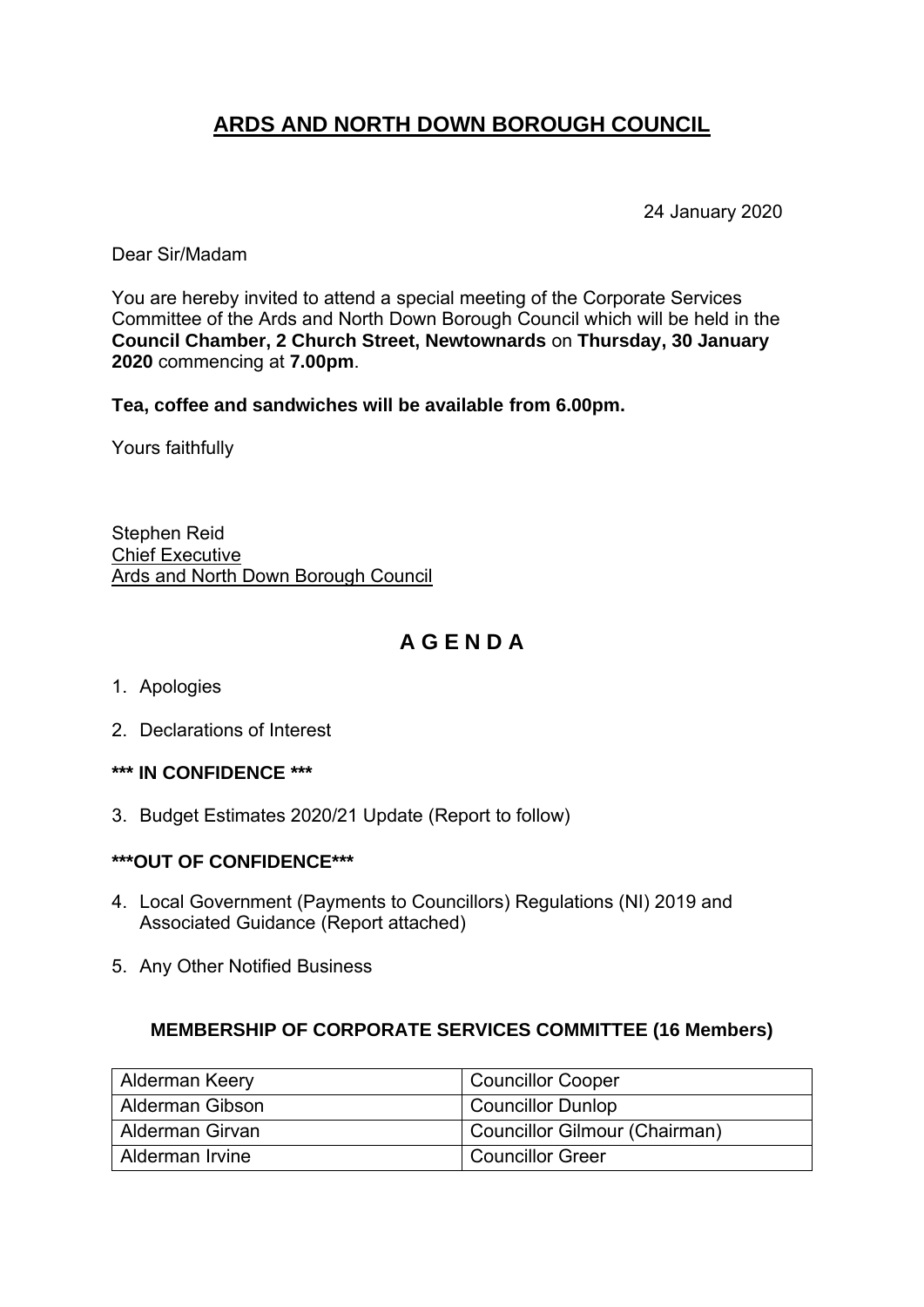| Alderman McIlveen        | <b>Councillor Mathison</b>         |
|--------------------------|------------------------------------|
| l Alderman McDowell      | Councillor McKimm                  |
| <b>Councillor Blaney</b> | <b>Councillor P Smith</b>          |
| Councillor Chambers      | Councillor T Smith (Vice-Chairman) |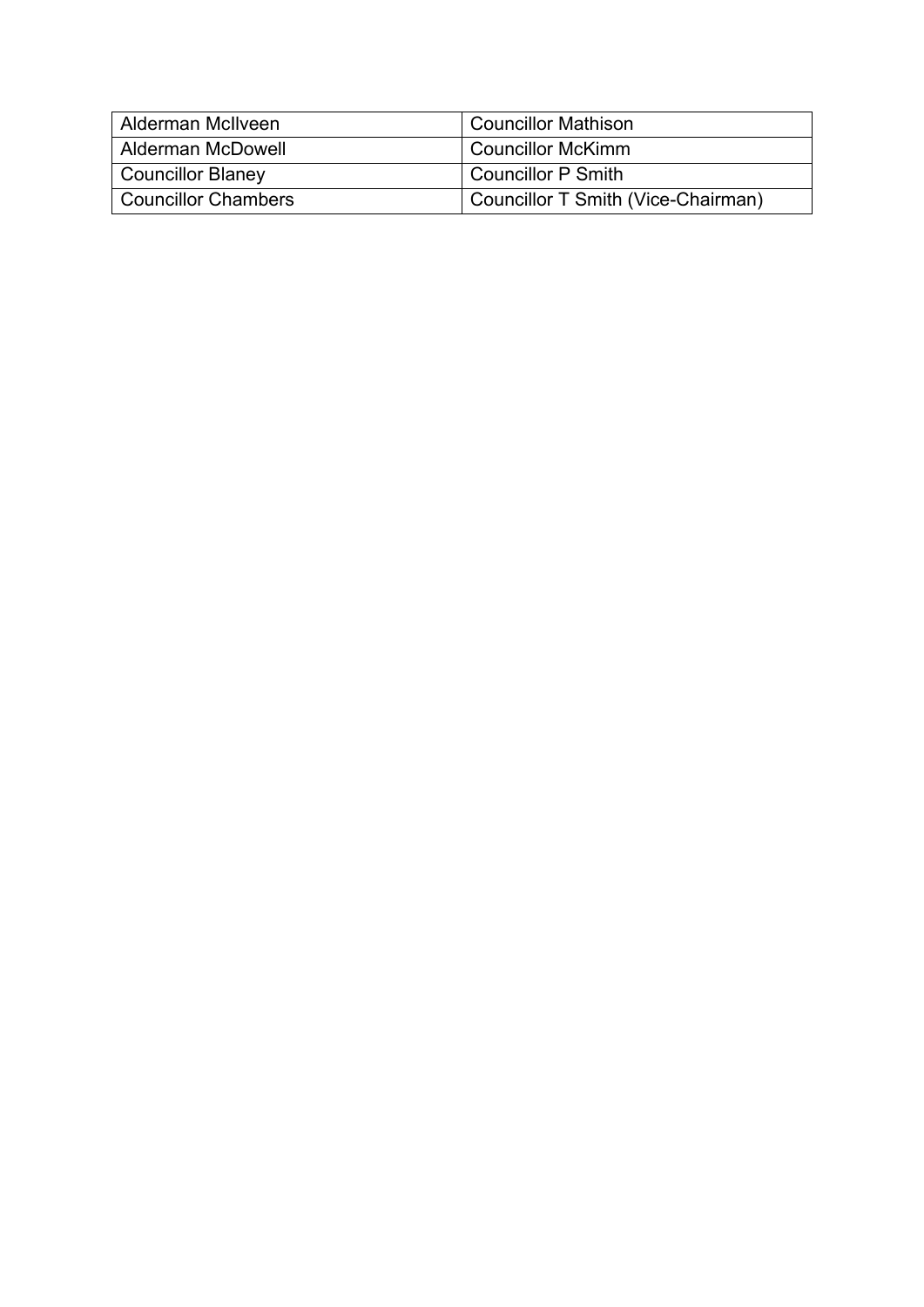## **ITEM 4**

#### **Ards and North Down Borough Council**

| <b>Report Classification</b>   | Unclassified                                                                                |
|--------------------------------|---------------------------------------------------------------------------------------------|
| Council/Committee              | <b>Special Corporate Services</b>                                                           |
| Date of Meeting                | 30 January 2020                                                                             |
| <b>Responsible Director</b>    | Director of Finance and Performance                                                         |
| Responsible Head of<br>Service | <b>Head of Finance</b>                                                                      |
| Date of Report                 | 24 January 2020                                                                             |
| <b>File Reference</b>          | <b>FIN23</b>                                                                                |
| Legislation                    | Local Government Finance Act (NI) 2011                                                      |
| Section 75 Compliant           | <b>No</b><br>Other $\square$<br>Yes<br>$\times$<br>If other, please add comment below:      |
| Subject                        | Local Government (Payments to Councillors)<br>Regulations (NI) 2019 and associated guidance |
| <b>Attachments</b>             | <b>Local Government Circular</b><br>Letter - Consolidated Guidance                          |

The Local Government (Payments to Councillors) Regulations (Northern Ireland) 2012 have been replaced with the new regulations coming into effect on 1 October 2019. These are available on the internet at <http://www.legislation.gov.uk/nisr/2019/174/contents/made>

As a result of this change in legislation the Department for Communities has updated its statutory guidance. The changes in guidance relate to the following issues:

- Schedules 1 and 2 of the 2012 Regulations have been incorporated into the guidance.
- The amount claimed for subsistence should be inclusive of VAT.
- The amount claimed for subsistence should not include any alcohol.
- Each council's scheme of allowances must state that where a councillor is suspended from carrying out the duties of a councillor, in accordance with section 59(5) of the Local Government Act (NI) 2014, the part of basic allowance, special responsibility allowance, or Chairperson / Vice Chairperson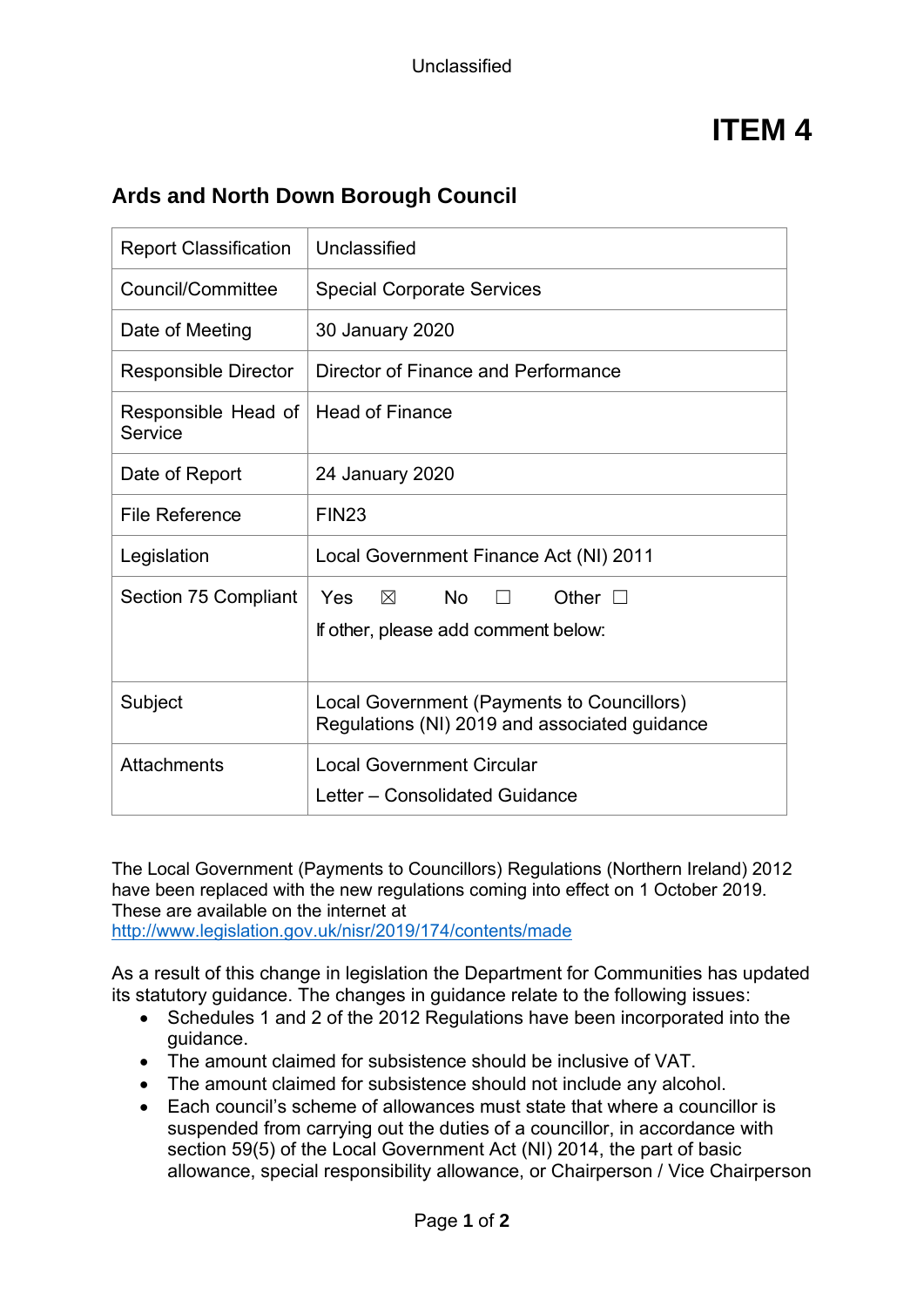#### Unclassified

allowance payable to the councillor in respect of the period for which the councillor is suspended, must be withheld.

The attached Local Government Circular provides a consolidated guidance on councillor allowances. This supersedes the previous guidance provided in Local Government Circular 23/2016 (and the addenda to that circular).

These new regulations now provide a framework for the payment of mileage allowances for planning site visits; however the Department have advised that this does not have retrospective application and has therefore invited Councils to request sanction for any expenditure paid on the understanding that these would be in scope. Officers do not believe that there have been many claims in respect of planning site visits and will review records in due course to decide whether to submit a request for a sanction.

The scheme of allowances will be updated at the next annual review in March 2020.

#### **RECOMMENDATION**

It is recommended that Council notes the report.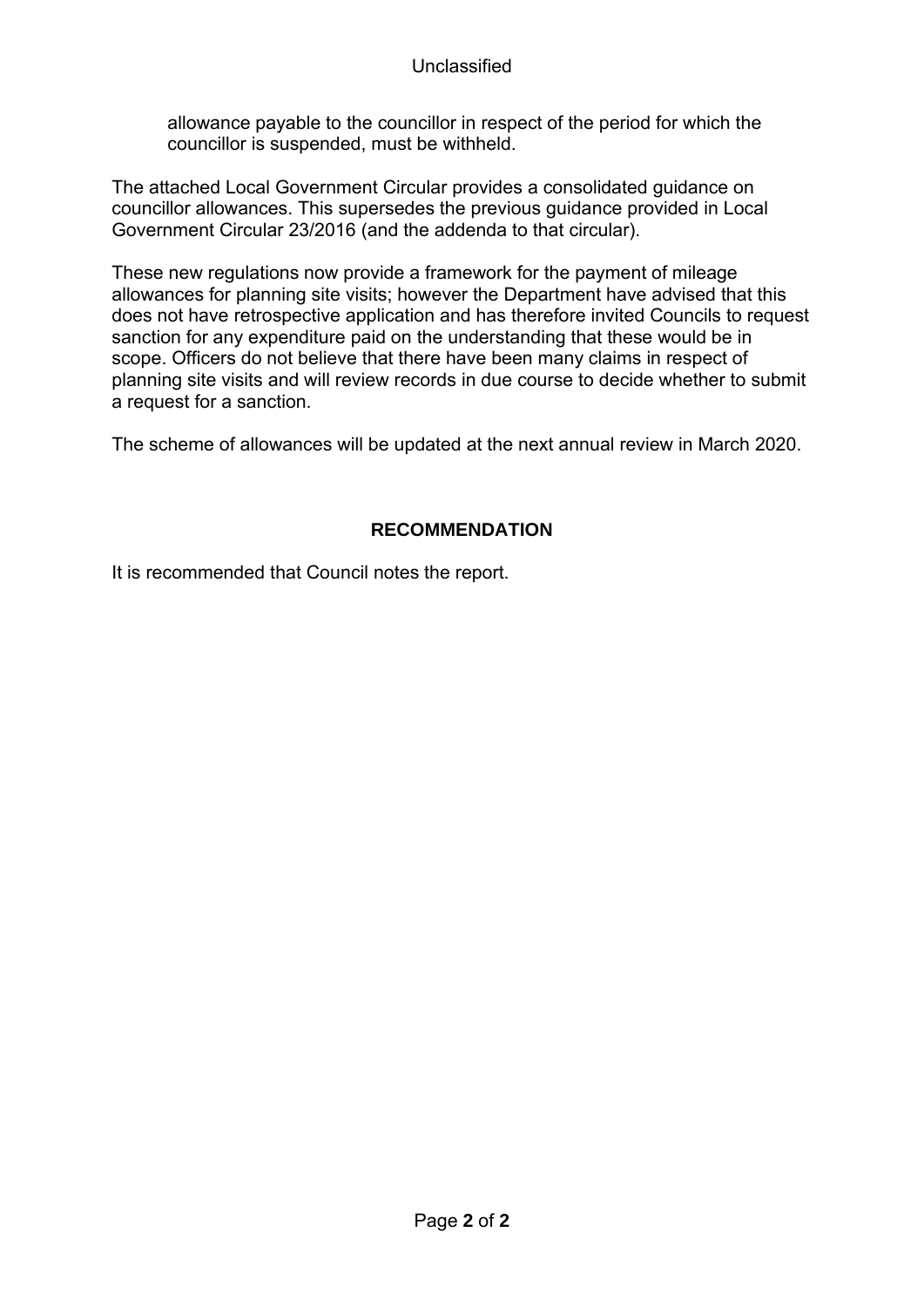

Local Government and Housing Regulation Division Finance Branch Level 4 Causeway Exchange 1-7 Bedford Street BELFAST BT2 7EG Phone: 028 9082 3375 email: jeff.glass@communities-ni.gov.uk

Chief Executive of each District Council Finance Officer of each District Council Other Interested Parties

**Circular LG 23/2019**

Our ref: CO1-19-1925

27 September 2019

Dear Sir/Madam

#### **CONSOLIDATED GUIDANCE ON COUNCILLOR ALLOWANCES – UPDATED SEPTEMBER 2019**

- 1. The at tached Local G overnment Circular provides a c onsolidated g uidance o n councillor allowances. This supersedes the previous guidance provided in Local Government Circular 23/2016 (and the addenda to that circular).
- 2. The c urrent as sociated r ates o f c ouncillor al lowance c an be found i n Loc al Government C ircular 07/ 2019. Li nk t o t hat c ircular c an be found at [https://www.communities-ni.gov.uk/publications/circular-lg-0719-consolidated](https://www.communities-ni.gov.uk/publications/circular-lg-0719-consolidated-councillor-allowances-updated-february-2019)[councillor-allowances-updated-february-2019](https://www.communities-ni.gov.uk/publications/circular-lg-0719-consolidated-councillor-allowances-updated-february-2019)
- 3. The updated guidance is to accompany the recent updated Local Government (Payments t o Councillors) R egulations ( Northern I reland) 2019 , w hich w ere made on 9 September 2019 and come into operation on 1 October 2019. Please see the link to the legislation site <http://www.legislation.gov.uk/nisr/2019/174/contents/made>
- 4. The pr oposed changes i ncorporated i n t his guidance were issued t o stakeholders (including council c hief ex ecutives, f inance o fficers, N ational Association o f C ouncillors (NI) and N orthern Ireland Local G overnment Association ( NILGA)) on 4 A pril 2017 following di scussions at Departmental Finance Working G roup. There w ere no r esponses to t he pr oposed c hanges. The r egulations w ere c onsulted o n i n l ate 2 016 a nd the c onsultation a nd synopsis of responses is available on the departmental website.

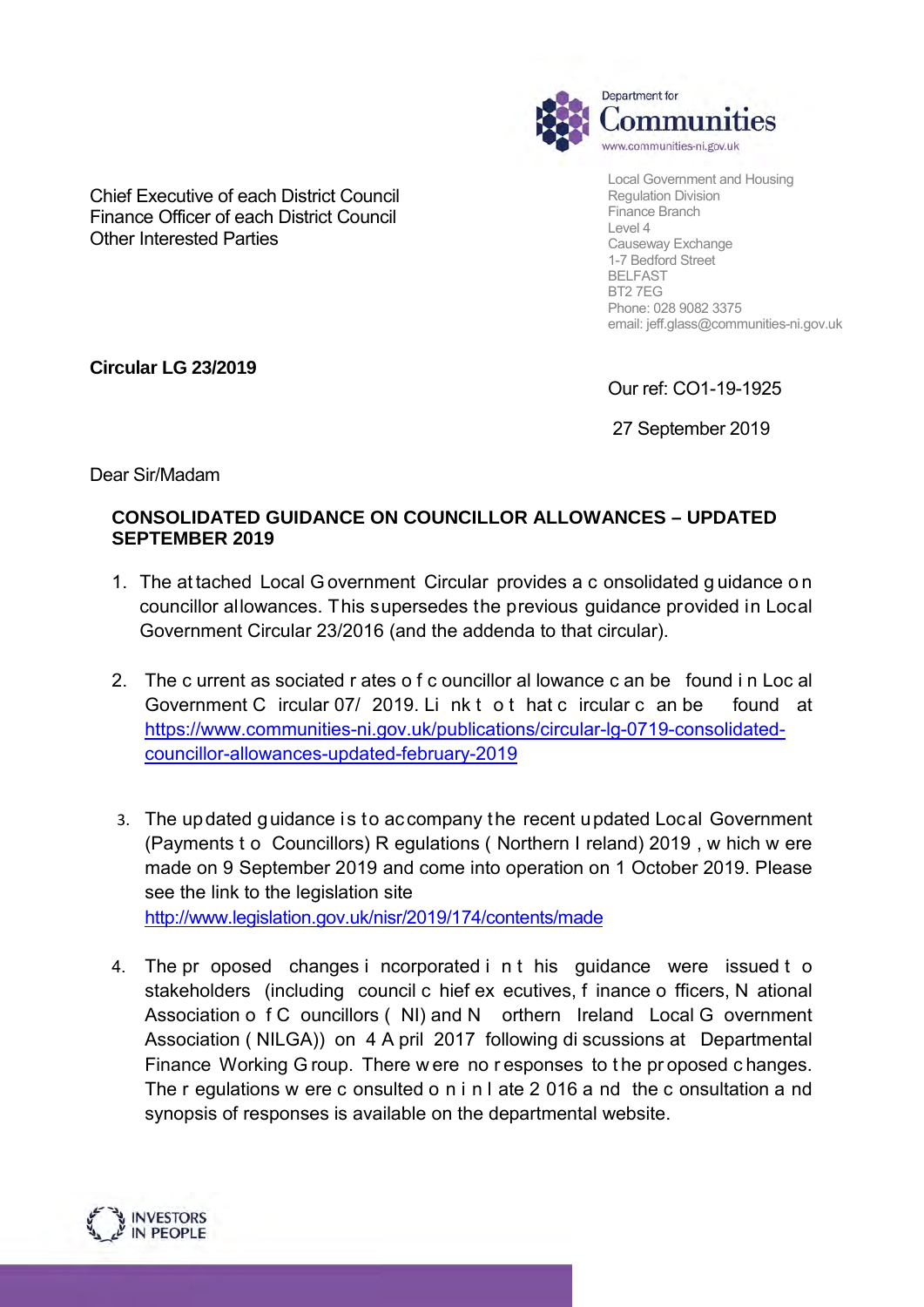- 5. The changes in guidance relate to the following issues:-
	- Schedules 1 and 2 of the 2012 Regulations have been incorporated into the guidance.
	- The amount claimed for subsistence should be inclusive of VAT.
	- The amount claimed for subsistence should not include any alcohol.
	- Each council's scheme of allowances must state that where a councillor is suspended from carrying out the duties of a councillor, in accordance with section 59(5) of the Local Government Act (NI) 2014, the part of basic allowance, special responsibility allowance, or Chairperson / Vice Chairperson allowance payable to the councillor in respect of the period for which the councillor is suspended, must be withheld.
- 6. If you have any queries on the content of this letter please contact me on the above number or email address or Ian Lewis on 028 90 823506 or by email [ian.lewis@communities-ni.gov.uk.](mailto:ian.lewis@communities-ni.gov.uk)

Yours faithfully

#### **JEFF GLASS Local Government and Housing Regulation**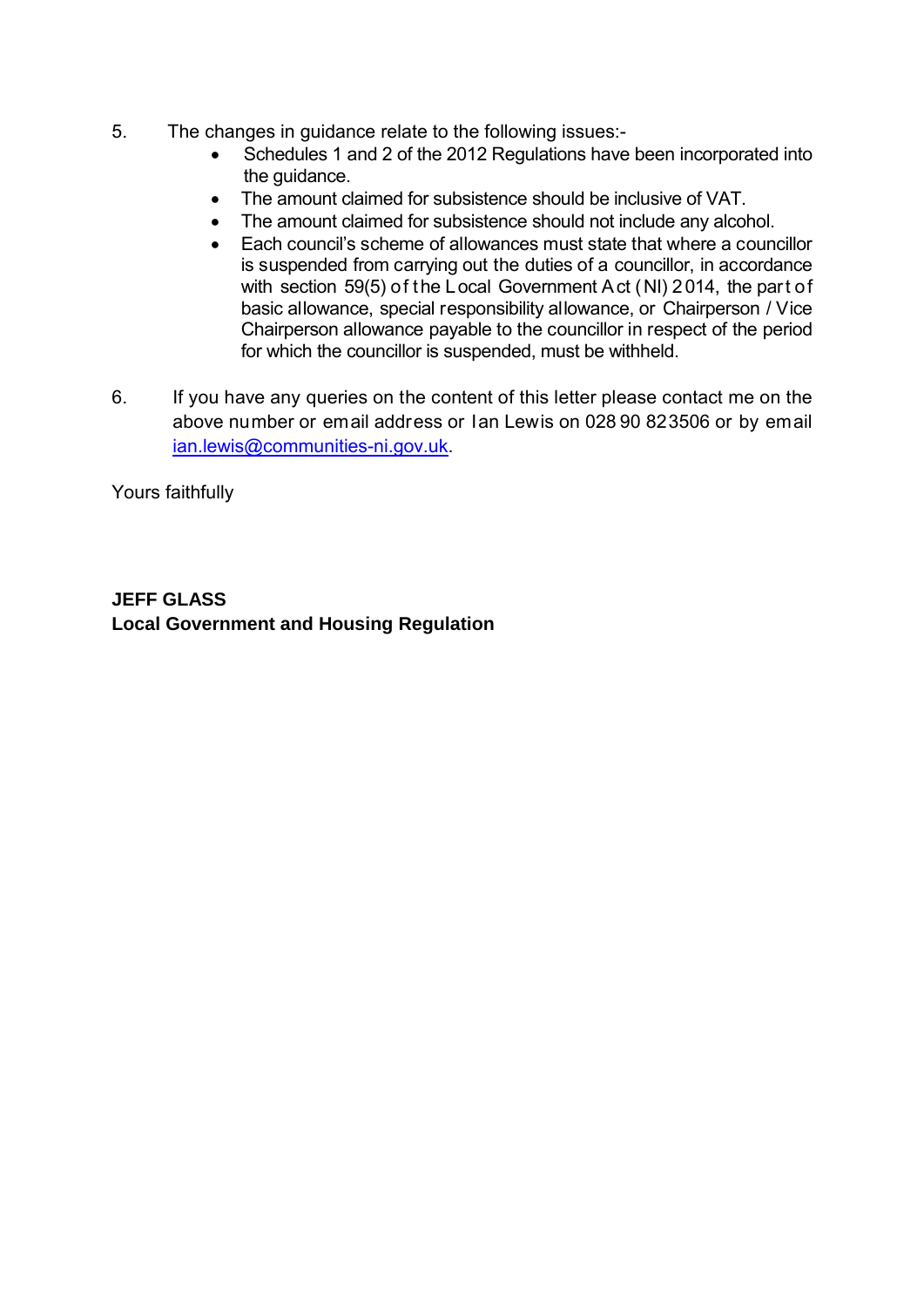

# **Local Government Circular 23/2019**

# **Councillors' Allowances Guidance for District Councils in Northern Ireland**

**Department for Communities September 2019**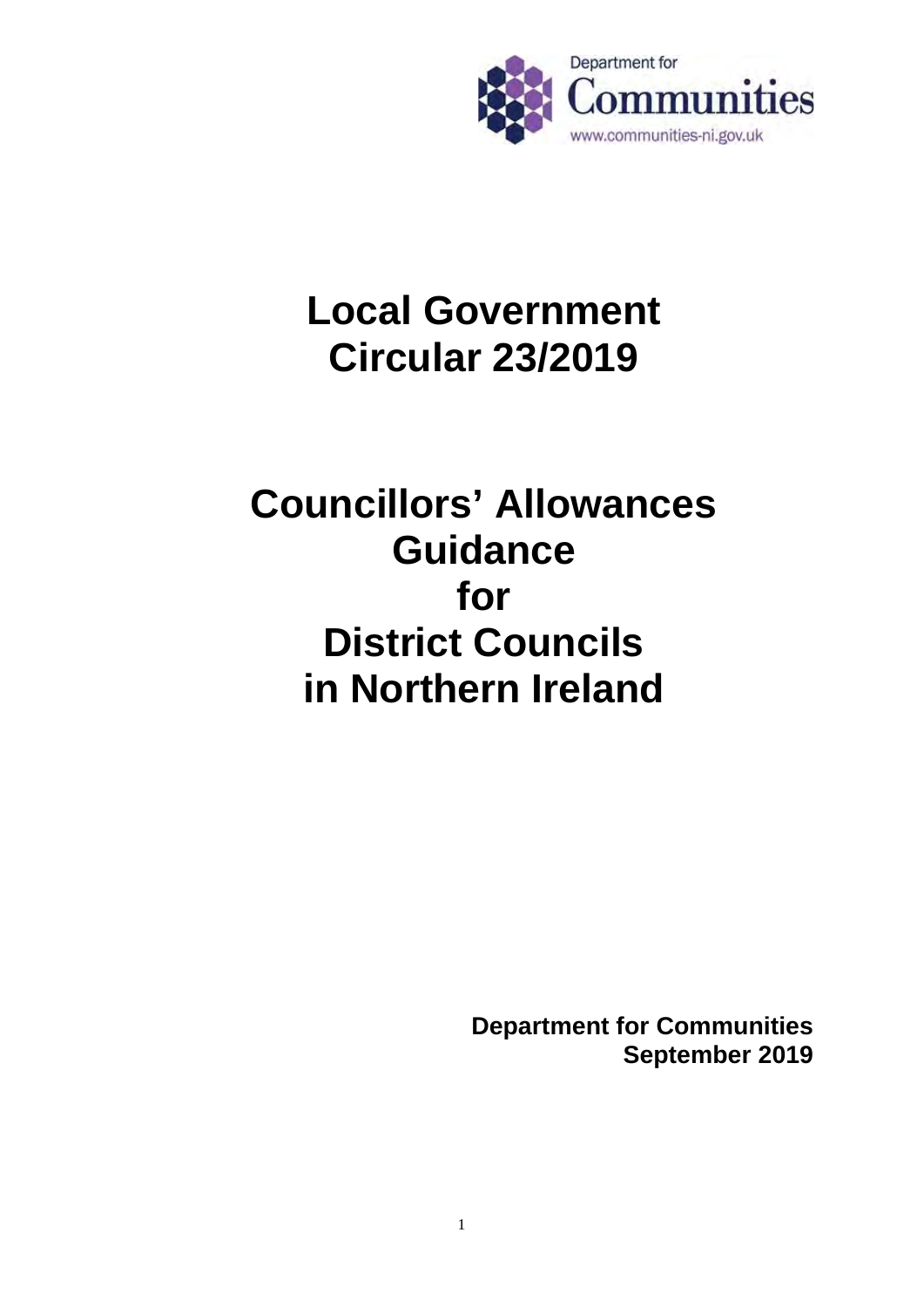#### **Contents**

| 1. Introduction                                                                                                                                           | Page 3  |
|-----------------------------------------------------------------------------------------------------------------------------------------------------------|---------|
| 2. Details of Allowances Payable to Councillors                                                                                                           | Page 3  |
| 3. Scheme of Allowances                                                                                                                                   | Page 4  |
| <b>4. Basic Allowance</b>                                                                                                                                 | Page 5  |
| 5. Special Responsibility Allowance                                                                                                                       | Page 6  |
| 6. Chairperson's/Vice Chairperson Allowance                                                                                                               | Page 9  |
| 7. Dependants' Carers' Allowance                                                                                                                          | Page 11 |
| 8. Travel And Subsistence Allowances; Expenses for<br><b>Official and Courtesy Visits etc; Expenses Incurred</b><br>in Attending Conferences and Meetings | Page 13 |
| 9. Councillors' Support Services                                                                                                                          | Page 16 |
| <b>10. Renunciations</b>                                                                                                                                  | Page 17 |
| 11. Councillors' Pensions And Tax Implications                                                                                                            | Page 17 |
| 12. Publication of Allowances Paid to Councillors                                                                                                         | Page 18 |
| 13. Increase to Allowance Rates                                                                                                                           | Page 19 |
| <b>14. Administration</b>                                                                                                                                 | Page 19 |
| Annex A: Suggested Template for Scheme of                                                                                                                 | Page 20 |
| <b>Allowances Payable to Councillors</b>                                                                                                                  |         |
| <b>Annex B: Suggested Template for Councillor</b>                                                                                                         | Page 26 |
| <b>Dependant Carer's Claims</b>                                                                                                                           |         |
| Schedule 1: Rules with Respect to the Payment of                                                                                                          | Page 28 |
| <b>Travel and Subsistence Allowances</b>                                                                                                                  |         |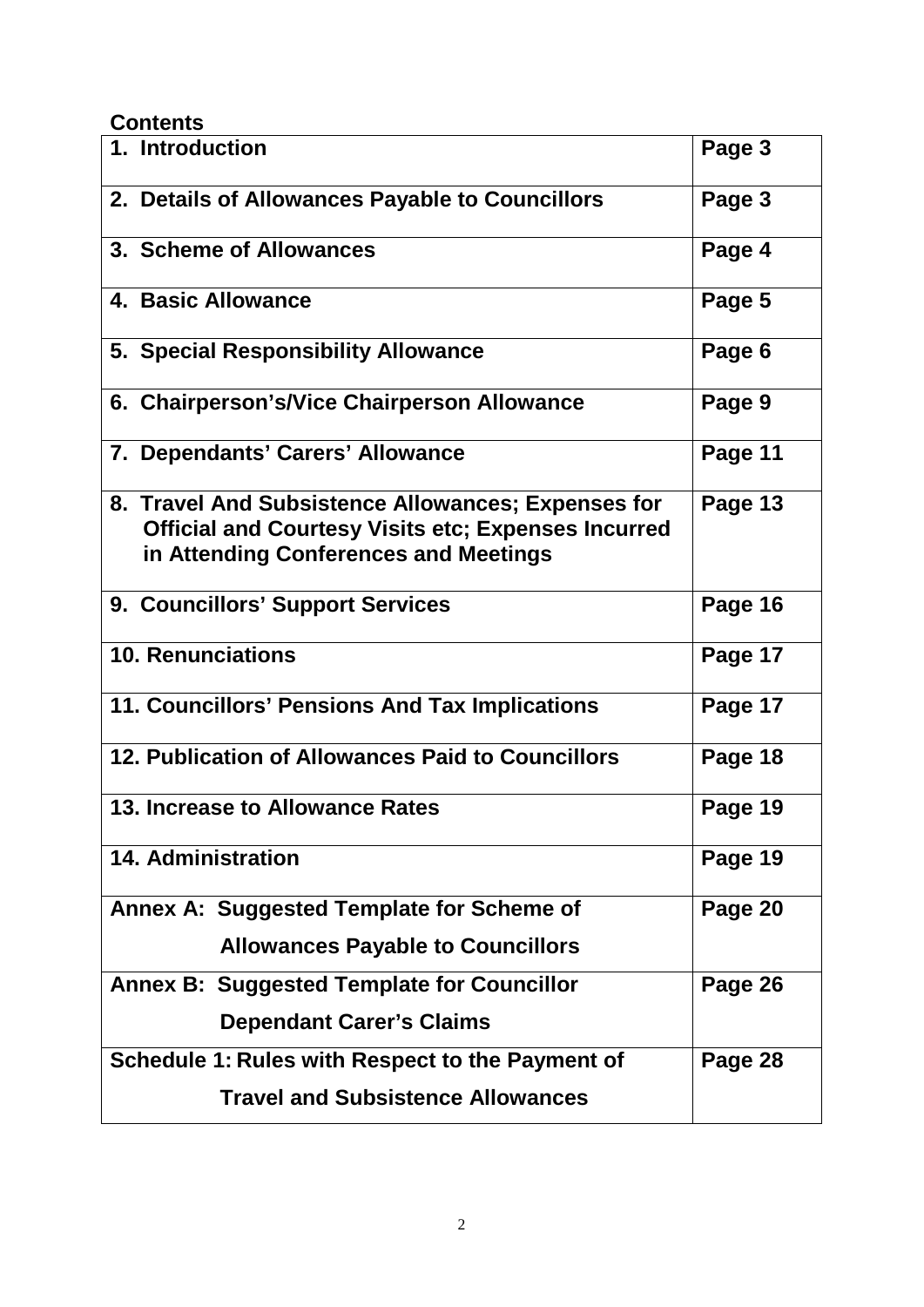## **1. Introduction**

This guidance i s issued under Section 31(5) of the Local Government Finance Act (Northern Ireland) 2011. The guidance consolidates t he p revious guidance of December 2 016, L ocal Government Circular 23/2016 and the two addenda to that circular, and a lso i ncorporates travel a nd s ubsistence arrangements previously stated i n subordinate l egislation. T his guidance supplements the consolidated Local Government Circular 07/2019 on Councillor Allowances rates, issued on 7 March 2019.

#### **2. Details of Allowances Payable to Councillors**

 Allowances are payable b y councils to councillors and committee members under Part 3 of the Local Government Finance Act (Northern I reland) 2 011 and the Local Government (Payments to Councillors) Regulations (Northern Ireland) 2019. Throughout this guidance the A ct will b e r eferred t o a s t he 20 11 A ct a nd t he Regulations as the 2019 Regulations. T he definitions provided in the legislation carry forward to this guidance.

The main allowances which may be payable to a councillor are:

- Basic Allowance;
- Special Responsibility Allowance (SRA);
- Dependants' Carers' Allowance (standard/specialised care rates);
- Travel and Subsistence Allowance (also payable to committee members); and
- Chairperson/Vice Chairperson Allowance.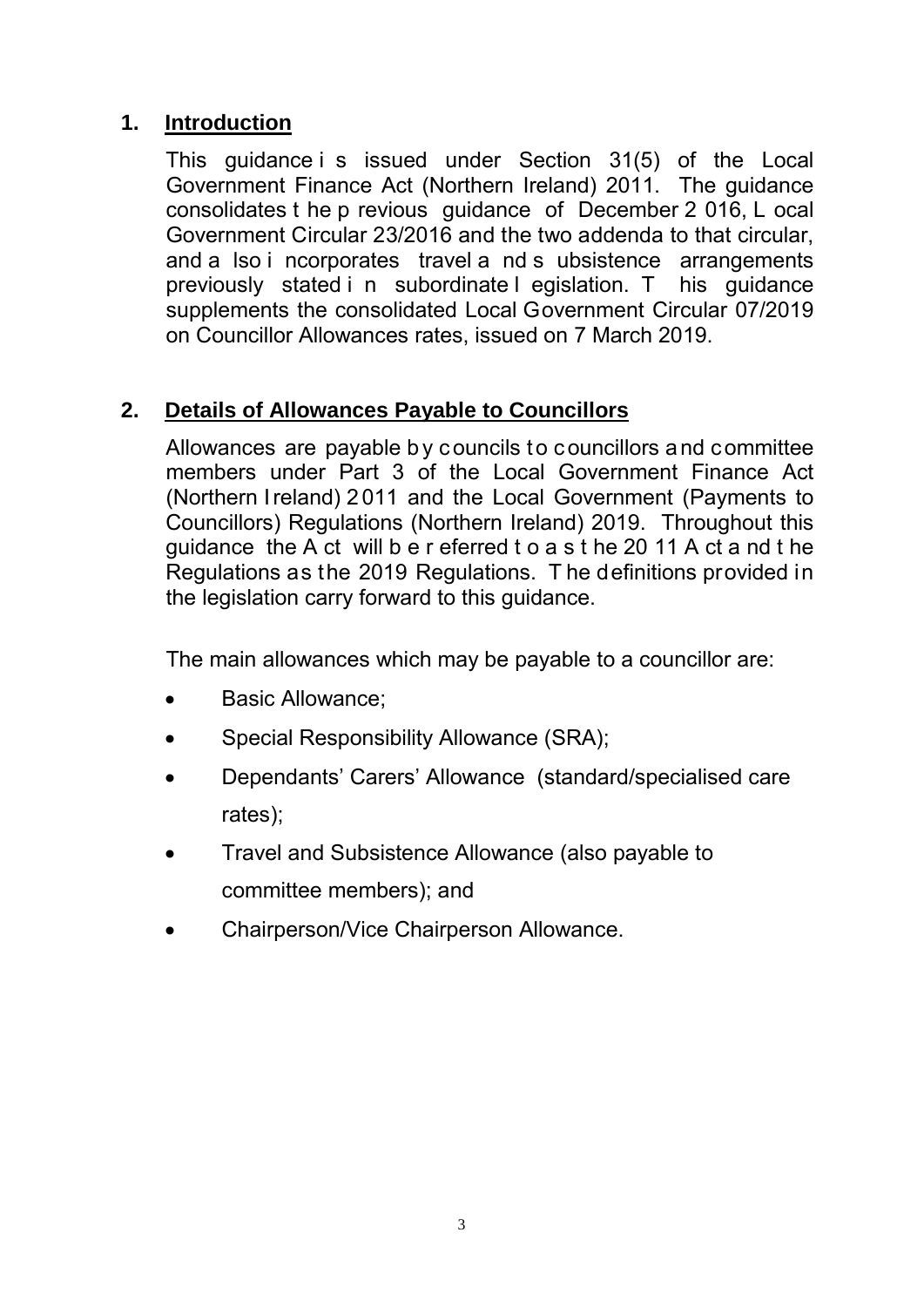#### **3. Scheme of Allowances**

| At a glance - Key information                                                                                                                                           |  |
|-------------------------------------------------------------------------------------------------------------------------------------------------------------------------|--|
| • Legislation – Regulations $3 & 11$ of the 2019 Regulations                                                                                                            |  |
| • Each council must have a scheme for the payment of all<br>allowances it makes to councillors each year; travel &<br>subsistence rates also apply to committee members |  |
| • The scheme should advise that a councillor's allowances will be<br>withheld during periods of suspension                                                              |  |
| • Scheme must be agreed and commenced prior to payment of<br>any allowances                                                                                             |  |
| • The Scheme must be published as soon as practicable on the<br>council's website                                                                                       |  |

- i. The 2019 Regulations provide that each council must have in place a scheme for the payment of any allowance it intends to make to its councillors or committee members in respect of each year.
- ii. Before a s cheme becomes e ffective, a c ouncil m ust a pprove t he contents and the commencement date. P ayments to councillors should n ot be m ade i n ad vance o f the s cheme a pproval a nd commencement date. A scheme can be amended or revoked at any time but there must be no intervening period of time between one scheme ending and a further scheme commencing.
- iii. The c ouncil should a s soon a s p racticable publish the a pproved scheme o n the c ouncil's w ebsite, and make a ny other arrangements for publishing the scheme it considers appropriate.
- iv. For councils ease a generic scheme template is attached at Annex A, although it is not compulsory to use this layout.
- v. A scheme should state that where a councillor, in accordance with section 5 9(5) or section 6 0(5) of the L ocal G overnment A ct (Northern Ireland) 2014, is suspended from carrying out the duties of a councillor, the pa rt of b asic a llowance, s pecial responsibility allowance and/or chairperson/ vice chairperson allowance payable for the period of suspension to the councillor will be withheld.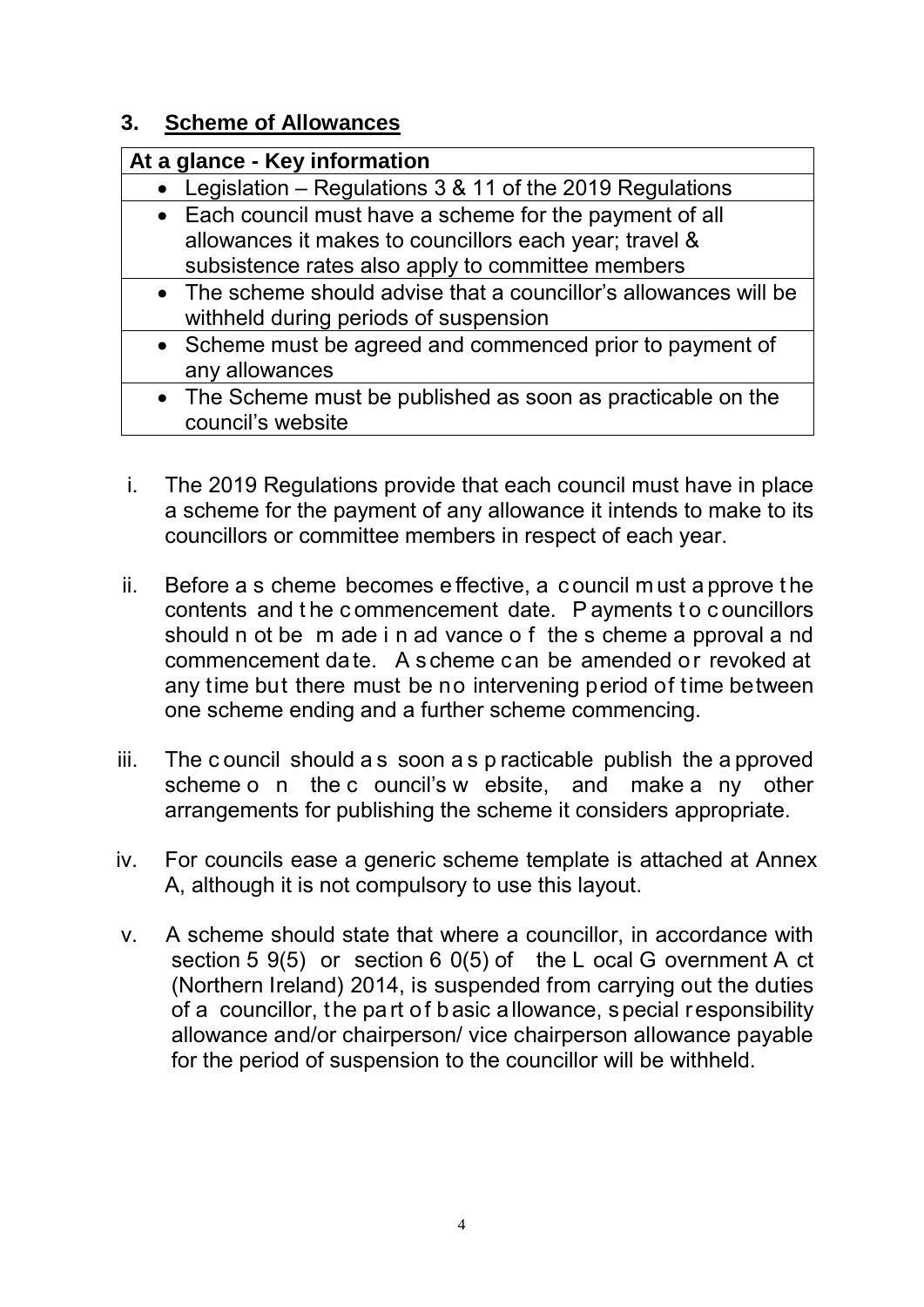#### **4. Basic Allowance**

| At a glance - Key information                                                                                                      |  |
|------------------------------------------------------------------------------------------------------------------------------------|--|
| • Legislation – Regulation 4 of the 2019 Regulations                                                                               |  |
| • Basic allowance should be the same for each councillor and is<br>intended to also cover incidental costs incurred by councillors |  |
| • A councillor's basic allowance will be withheld during periods of<br>suspension                                                  |  |

- i. The 2019 Regulations provide that a council must make provision in its scheme of allowances for a basic allowance, with the same rate applicable to each councillor. Where applicable this is payable on a pro-rata basis.
- ii. Each council must determine the amount of basic allowance it will pay, which must be within t he m aximum rate set by t he Department.
- iii. No council may pay more than one basic allowance to a councillor.
- iv. Basic allowance is intended to recognise all the time commitment of councillors, including such inevitable calls on their time as meetings with officers and constituents.
- v. The basic allowance is intended to cover incidental costs incurred by c ouncillors i n t heir o fficial capacity, s uch a s the u se of their homes, office c onsumables and t he cost of landline a nd mobile phone calls; subject to the discretion in paragraph 9(ii).
- vi. It is for the council to de cide a t w hat intervals p ayment of ba sic allowance should be made. The Department suggests payment on a monthly or quarterly basis, but under no circumstances should payment be made in advance.
- vii. In circumstances where a councillor is suspended from carrying out the duties of a councillor in accordance with section 59(5) of the Local G overnment A ct (NI) 2 014, the p art o f b asic allowance payable to the councillor in respect of the period for which the councillor is suspended should be withheld.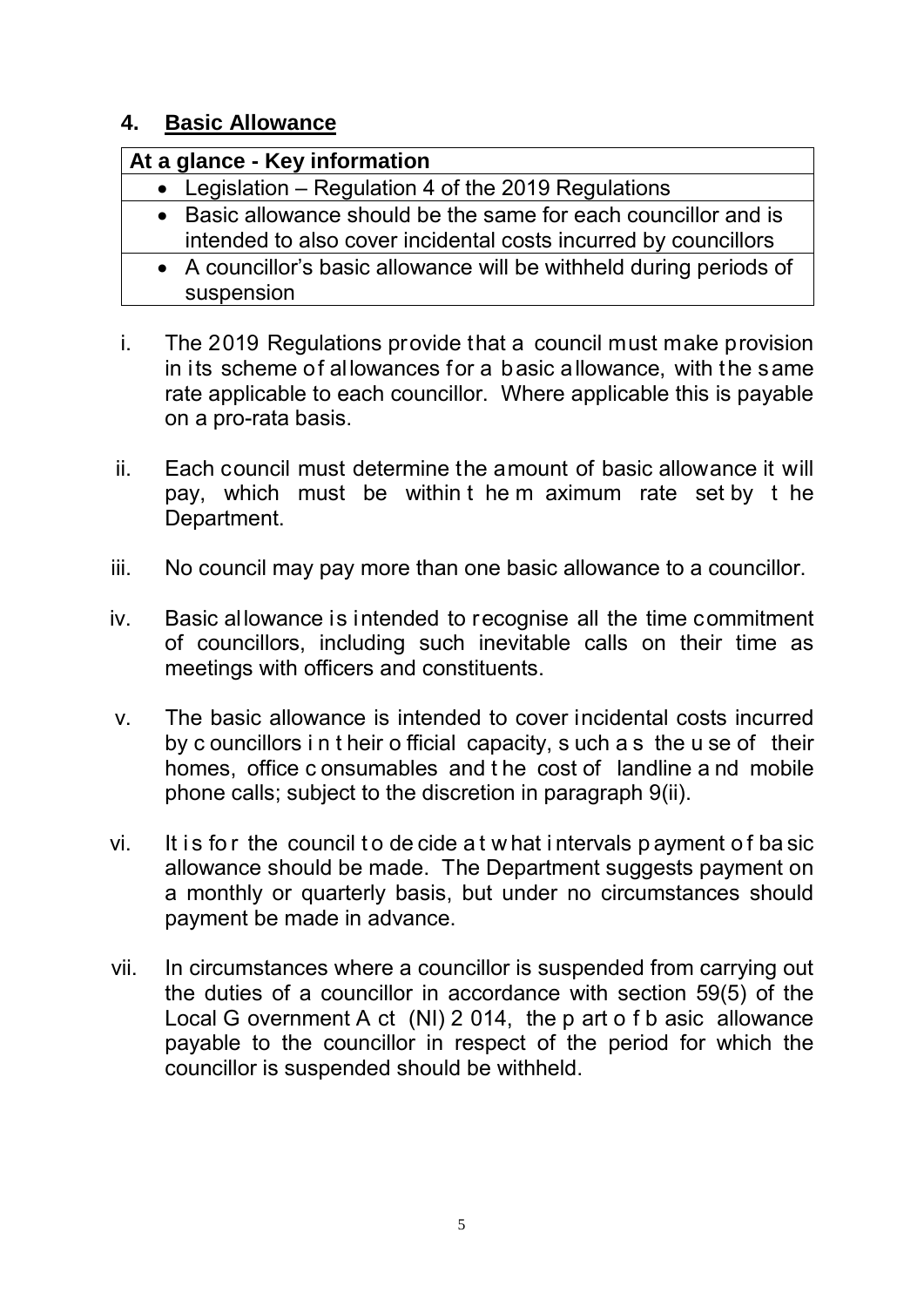## **5. Special Responsibility Allowance (SRA)**

| At a glance - Key information                                                                                  |  |
|----------------------------------------------------------------------------------------------------------------|--|
| • Legislation – Regulation 5 of the 2019 Regulations                                                           |  |
| • Subject to a total maximum rate determined by size of council<br>population                                  |  |
| • Subject to maximum individual SRA councillor payment of $1/5$ <sup>th</sup> of<br>council maximum SRA amount |  |
| • Restricted to 50% of councillors in council                                                                  |  |
| • Restricted to one SRA per councillor                                                                         |  |
| • A councillor's SRA will be withheld during periods of suspension                                             |  |

- i. A council may make provision in its scheme for the payments of SRAs. A SRA is in addition to the basic allowance.
- ii. A councillor can only receive one SRA.
- iii. As elected representatives, councillors are expected to undertake responsibilities i n t he c ourse o f t heir du ties w hich m ay i nclude representation on a number of external bodies. S RA should only be p aid t o t hose c ouncillors w ho ha ve s ignificant ad ditional responsibilities, over and above the generally accepted duties of a councillor.
- iv. The amount a council may spend on SRA is subject to a maximum rate as determined by the Department, banded by the size of the council population. Each council's population figures are updated each year by the Northern Ireland Statistics and Research Agency and it is the duty of each council to operate within the total maximum r ate a ppropriate t o i ts p opulation band. Population bands and a pplicable m aximum r ates are c ontained i n L ocal Government Circular 07/2019 which can be found at:

[https://www.communities-](https://www.communities-ni.gov.uk/sites/default/files/publications/communities/lg-07-2019-covering-letter.pdf)

[ni.gov.uk/sites/default/files/publications/communities/lg-07-2019](https://www.communities-ni.gov.uk/sites/default/files/publications/communities/lg-07-2019-covering-letter.pdf) [covering-letter.pdf](https://www.communities-ni.gov.uk/sites/default/files/publications/communities/lg-07-2019-covering-letter.pdf)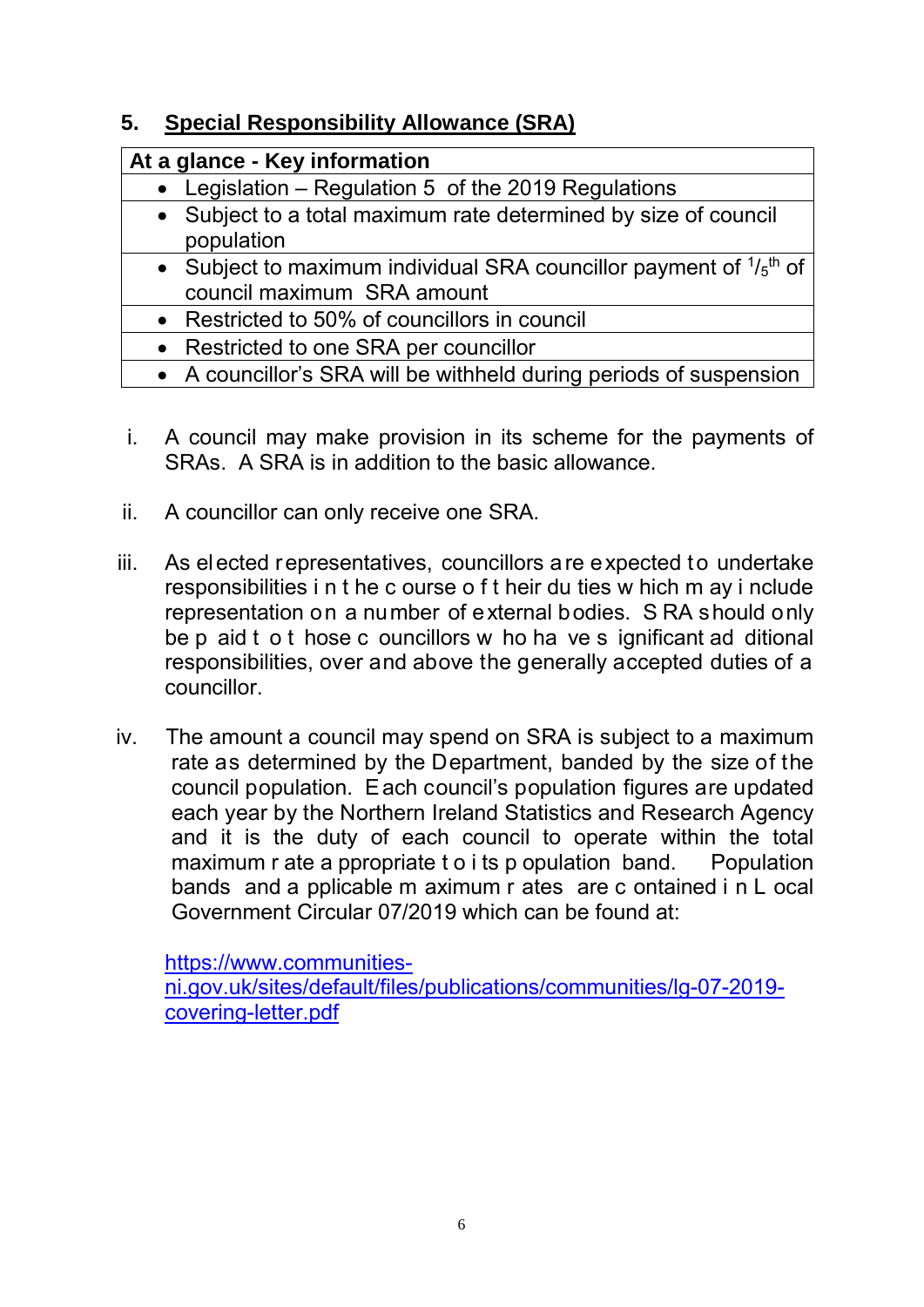v. Payment of SRA is limited to 50% of a council's councillors; based on the total number of seats on a council. Where this results in a fraction the figure may be rounded up to the next whole number. Examples are detailed in the table below:

| <b>Total Number of Seats in</b> | Maximum Number of SRA     |
|---------------------------------|---------------------------|
| Council                         | <b>Allowances Payable</b> |
| 40                              | 20                        |
| 41                              | 21                        |
| 60                              | 30                        |

- vi. In e xceptional circumstances a c ouncil can a pply t o t he Department for flexibility in this 50% restriction. This will not affect the maximum amount of SRA available to a council, only its distribution among the councillors of that council. In order for the Department to make a decision the council would need to submit all relevant information which should include:
	- reasons for wishing to distribute SRA allocation to more than half the council;
	- the period involved;
	- details of the additional number of councillors to receive SRA; and
	- the resulting percentage of councillors to receive SRA.
- vii. Payment of SRA to an individual councillor is limited to  $1/5<sup>th</sup>$  of the SRA maximum rate applicable for that council.
- viii. It is a matter for each council to decide which significant additional responsibilities at tract SR A. The s pecial r esponsibility a nd associated SRA rate payable must be clearly stated in the scheme.
	- ix. Councils s hould consider, very carefully, the a dditional r oles of councillors a nd t he s ignificance o f t hose r oles, b oth i n t erms o f responsibility and time commitment, before deciding which will warrant the payment of an SRA.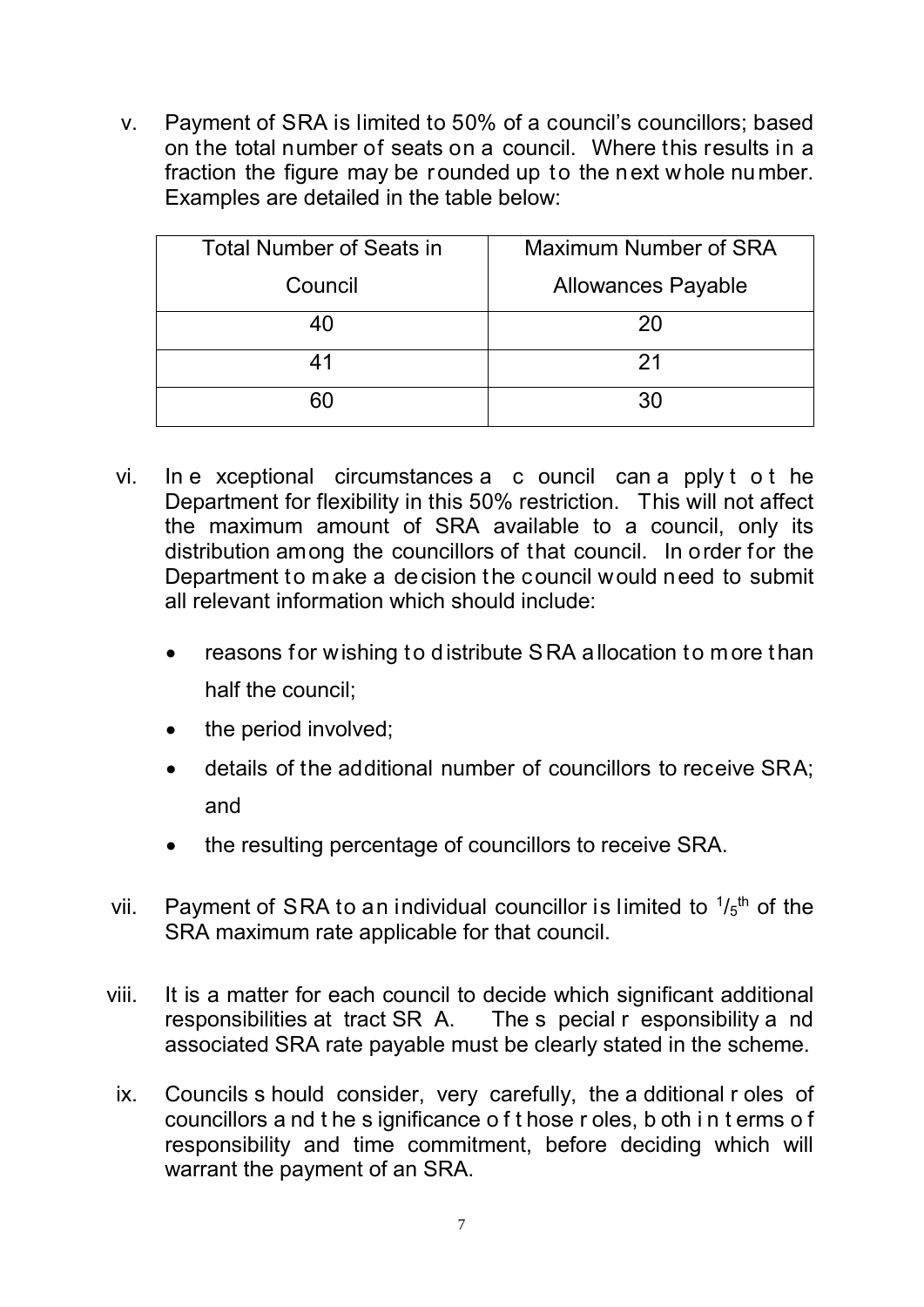- x. It is for each council to decide the SRA payment intervals. The Department w ould s uggest pa yment o n a m onthly o r q uarterly basis, but un der n o c ircumstances s hould p ayment b e m ade i n advance.
- xi. A council may wish to retain a portion of its SRA allocation to allocate later in the year; as unpredicted responsibilities may arise during the year.
- xii. Where applicable a SRA should be paid on a pro-rata basis.
- xiii. In circumstances where a councillor is suspended from carrying out the duties of a councillor in accordance with section 59(5) of the Local Government Act (NI) 2014, the part of the SRA payable to the councillor in respect of the period for which the councillor is suspended should be withheld.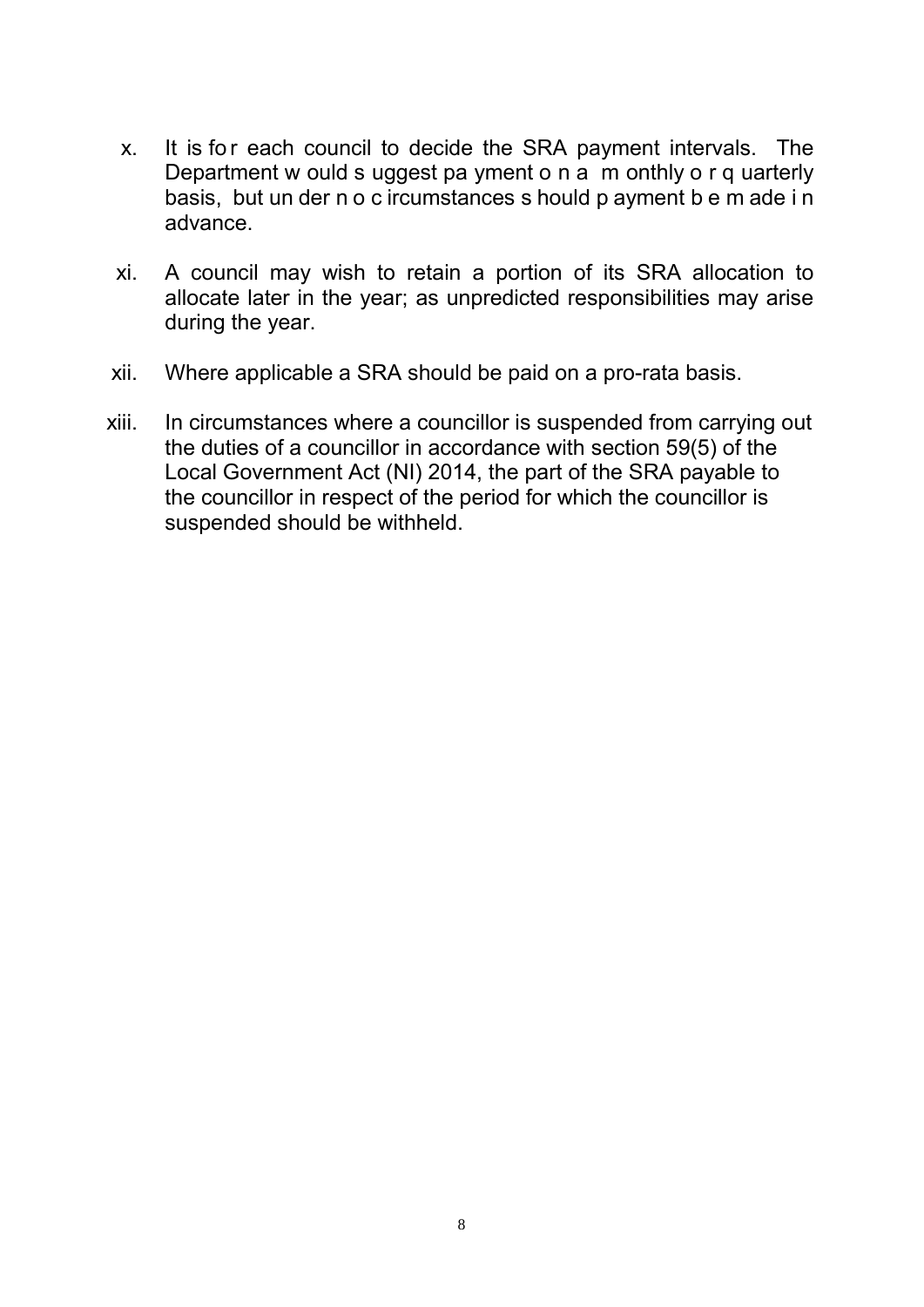#### **6. Chairperson/Vice Chairperson Allowances**

| At a glance - Key information                                                                                  |  |
|----------------------------------------------------------------------------------------------------------------|--|
| • Legislation – Section 32 of the Finance Act                                                                  |  |
| • A councillor's Chairperson/Vice Chairperson Allowance (CVA)<br>will be withheld during periods of suspension |  |
| $\mathcal{L}$                                                                                                  |  |

| • Chairperson/Vice Chairperson Allowances are completely |
|----------------------------------------------------------|
| separate from Special Responsibility Allowance (SRA)     |
| arrangements                                             |

- i. Section 32 of the Finance Act provides that a council may pay to the chairperson and vice chairperson o ft he c ouncil such allowances a s i t c onsiders r easonable t o m eet t he e xpenses o f those offices.
- ii. Where the district of a council has been designated as a borough, the chairperson and the vice chairperson are known as the mayor and deputy mayor of the borough.
- iii. The Department advises that any Chairperson/Vice Chairperson Allowance should be considered totally separate f rom S RA arrangements. Further, these allowances should not be taken into account when considering SRA limits. This follows the policy intent of the primary legislation in Section 32.
- iv. The Department advises that any Travel & Subsistence expenses for t hese offices/roles should be viewed and treated as normal Section 31 expenses.
- v. The D epartmental i ssued y early t emplate for p ublishing the allowances being paid by each council to each councillor provides transparency of the amount councillors receive.
- vi. The councillor allowances statistical return has been revised to record a nd s how the C hairperson/Vice C hairperson Allowance separate from SRA.
- vii. Section 6 an d P art 3 o f S chedule 1 of t he Local G overnment (Northern I reland) 2 014 Act means t hat it will b e un usual f or a councillor receiving a Chairperson/Vice Chairperson Allowance to also be in receipt o f a S RA. However this m ay o ccur if the Chairperson/Vice Chairperson is a member of a committee where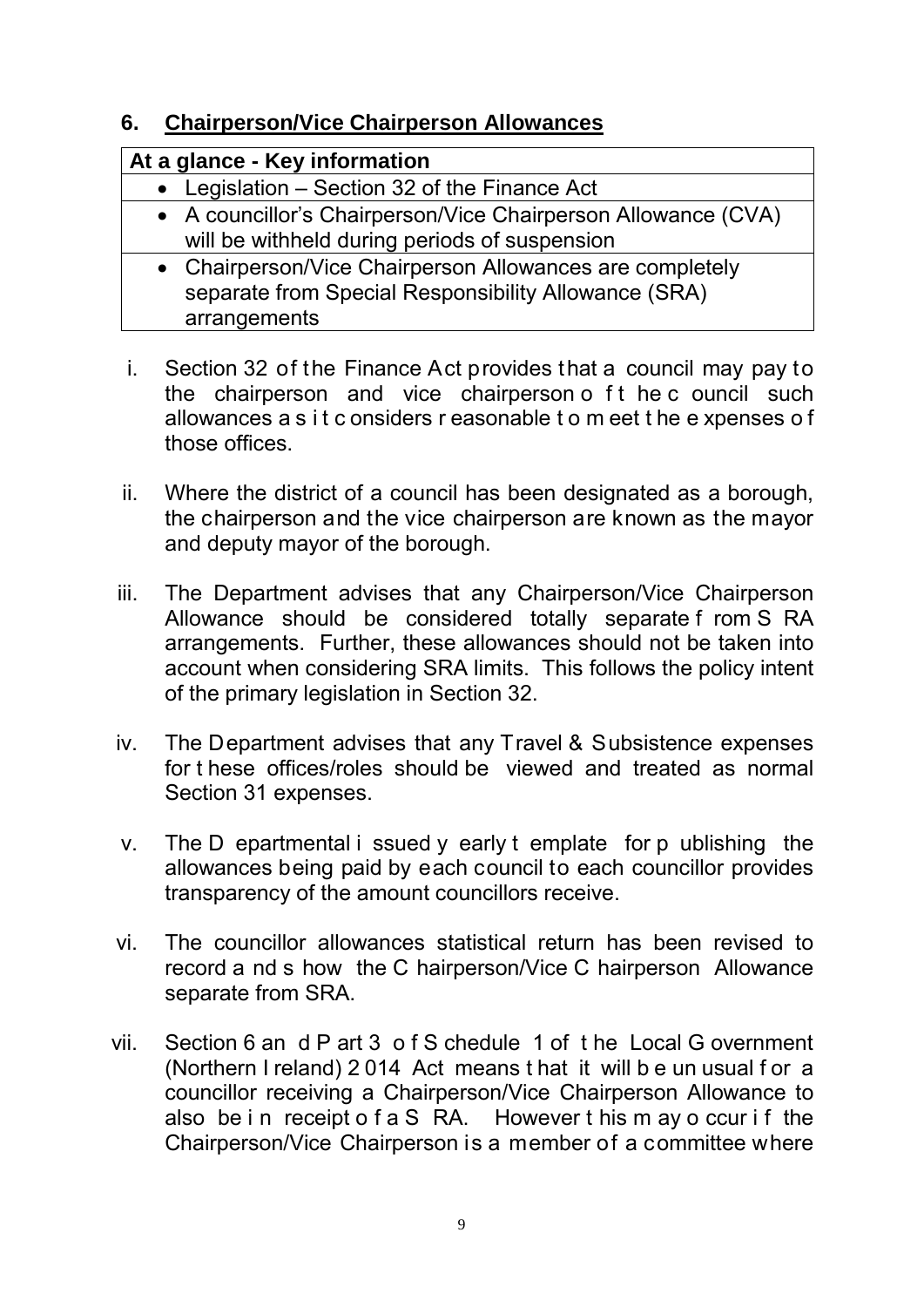all me mbers o f t he c ommittee a ttract a S RA r ather t han j ust the Chair of the committee.

- viii. Where a pplicable a C hairperson/Vice C hairperson Allowance should be paid on a pro-rata basis.
- ix. In circumstances where a councillor is suspended from carrying out the duties of a councillor in accordance with section 59(5) of the Local G overnment A ct ( NI) 2 014, t he p art o f C hairperson/Vice Chairperson Allowance payable to the councillor in respect of the period for which the councillor is suspended should be withheld.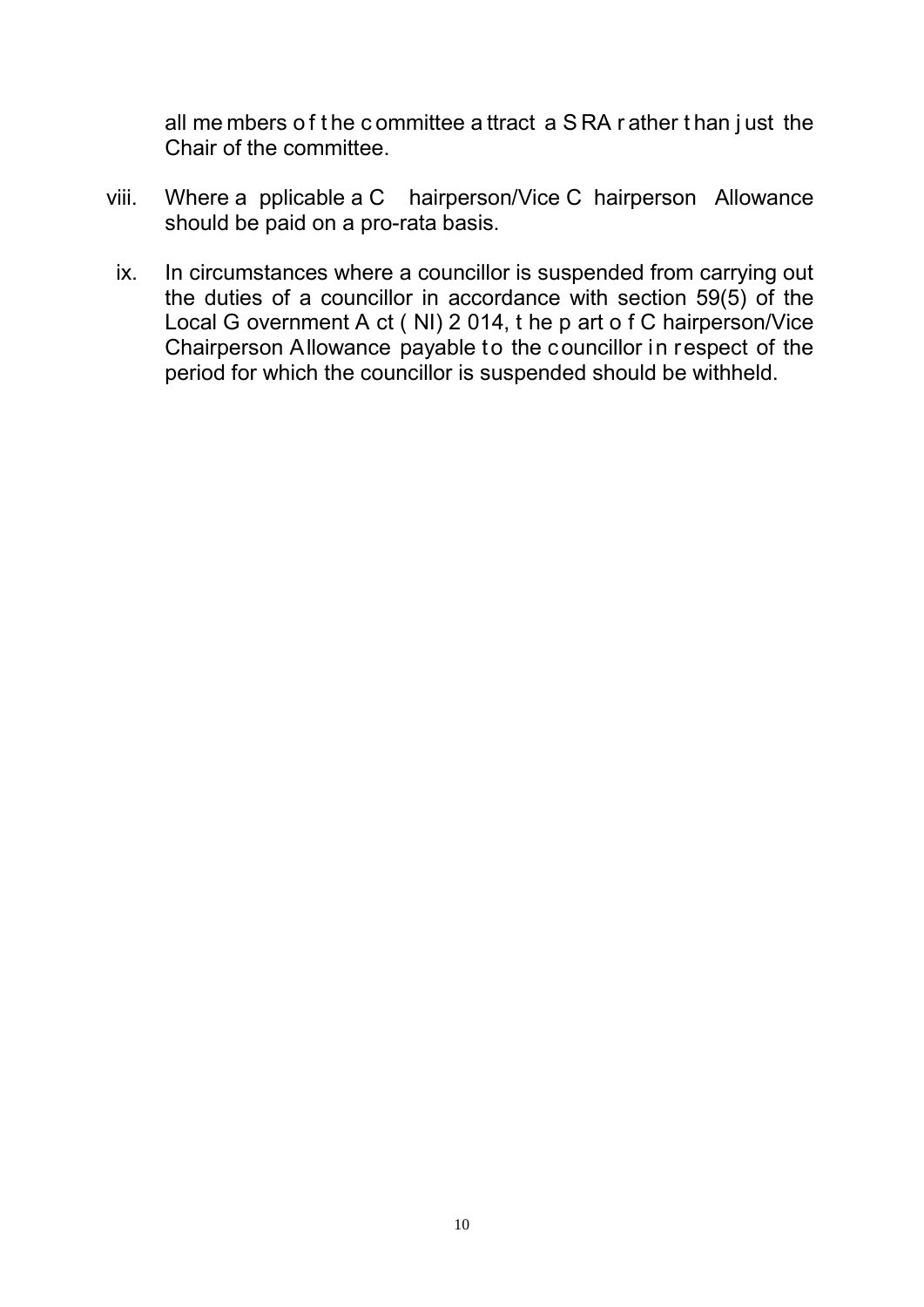## **7. Dependants' Carers' Allowance**

| At a glance - Key information                                   |  |
|-----------------------------------------------------------------|--|
| • Legislation – Regulation 6 of the 2019 Regulations            |  |
| • Open to all councillors who are the main carer of a dependant |  |
| • Subject to a maximum rate per hour of care                    |  |
| • Subject to a maximum amount payable per month                 |  |
| • Claims must be made within 3 months                           |  |

- i. Each council may make provision in its scheme of allowances for the payment of a Dependants' Carers' Allowance ("DCA"). This is an allowance open to all councillors who are the main carers of a dependant w here care i s r equired t o e nable t he councillor to perform an approved duty.
- ii. The allowance may be paid for a dependant who requires full-time care and who resides with the councillor as part of that household.
- iii. A dependant is defined as:
	- a child under 16 years old;
	- a child 16 years old or more, where there is medical or social work evidence that full-time care is required;
	- an adult with a r ecognised physical or mental disability where there is medical or social work evidence that full-time care is required; or
	- an elderly relative requiring full-time care.
- iv. For t he pu rposes o f t his a llowance, a c arer i s d efined as a responsible p erson o ver 1 6 years ol d who d oes n ot n ormally l ive with t he c ouncillor as pa rt of that ho usehold; an d i s n ot a parent/guardian of the dependant child.
- v. A specialist carer is defined as a qualified person who is needed where it is essential to have p rofessional a ssistance. In these circumstances a receipt must be attached to the claim.
- vi. The Department determines maximum hourly rates of DCA for both standard care and specialised care. The rate for standard care is based on the hourly national living wage for age 25+, and the rate for specialised care is double the rate for standard care. In addition the Department sets maximum monthly amounts for standard care and s pecialised care, c apped a t t he equivalent o f 52 hours p er month.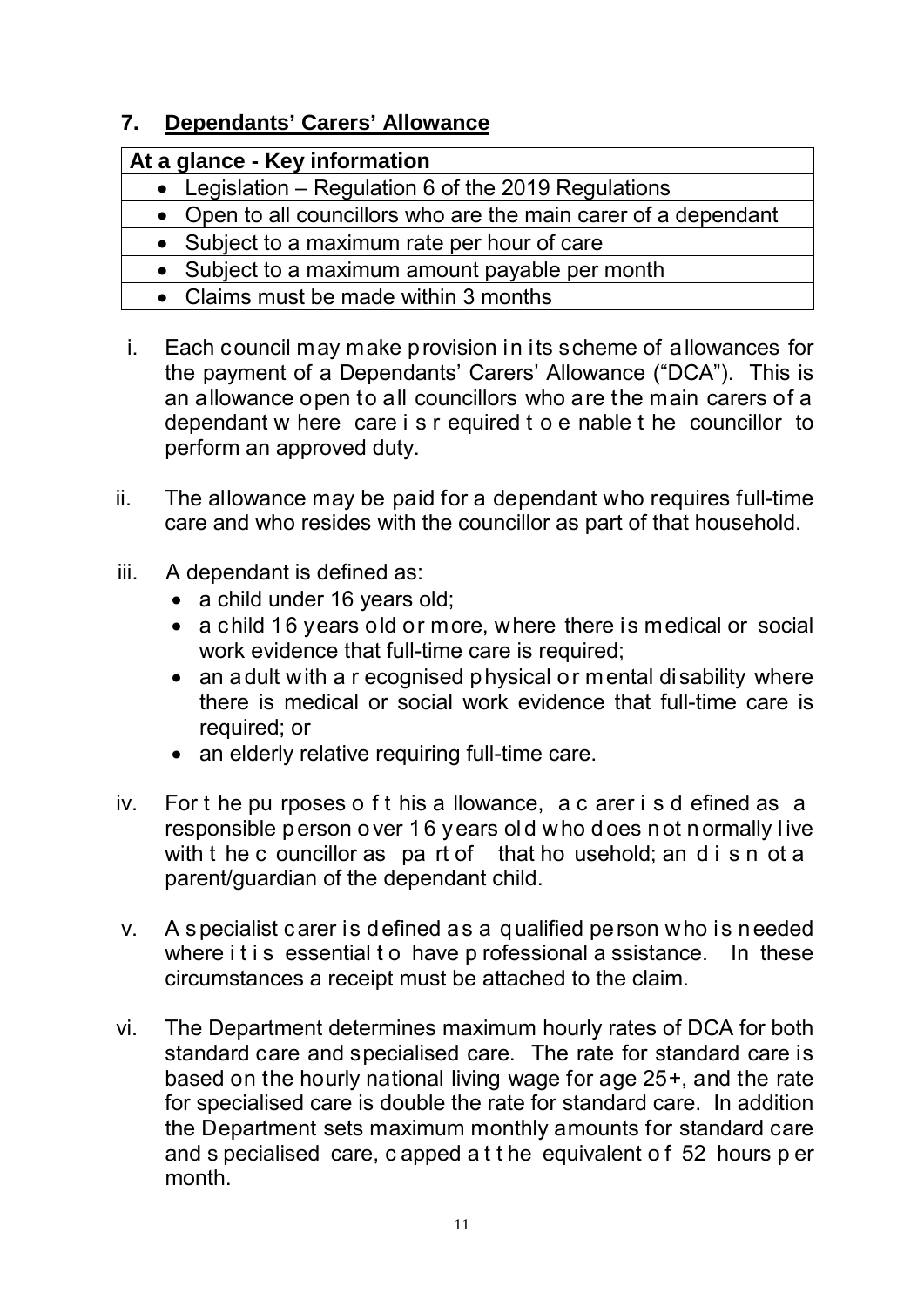- vii. It is not intended that DCA will reflect the actual costs that may be incurred b y a c ouncillor, b ut w ill p rovide a r easonable am ount towards the care of dependants.
- viii. Councillors may claim only one DCA in respect of each occurrence of approved duty. Only one DCA rate is payable even if there are 2 or more children/ dependants being cared for.
	- ix. Councils should ensure that they have a robust system in place for councillors t o claim t he r elevant D CA ap plicable t o t heir circumstances. Councillors wishing to claim DCA should be asked to complete a claim form and sign a declaration. Annex B provides suggested template forms for claiming DCA standard / specialised care.
	- x. The process should include flexibility to allow for care for the period of essential travel time, councillors may claim for a period starting up to a maximum of one hour before the approved duty starts and ending up to one hour after it finishes. I n exceptional cases, with the prior approval of the council, a greater travel time may be considered.
	- xi. Councillors m ust disclose a ny f inancial support p rovided un der DCA when ap plying for other care services offered by another public body.
- xii. Councils are encouraged to provide councillors with information as to where they might access advice on caring facilities and services. Councils s hould a lso r eview whether t heir family-friendly po licies and practices cater for the needs of councillors, as well as staff.
- xiii. Councils must ensure they have a robust system in place for DCA claims w hich m ust be s ubmitted within t hree m onths. In exceptional circumstances a c ouncil has d iscretion t o c onsider claims outside this period.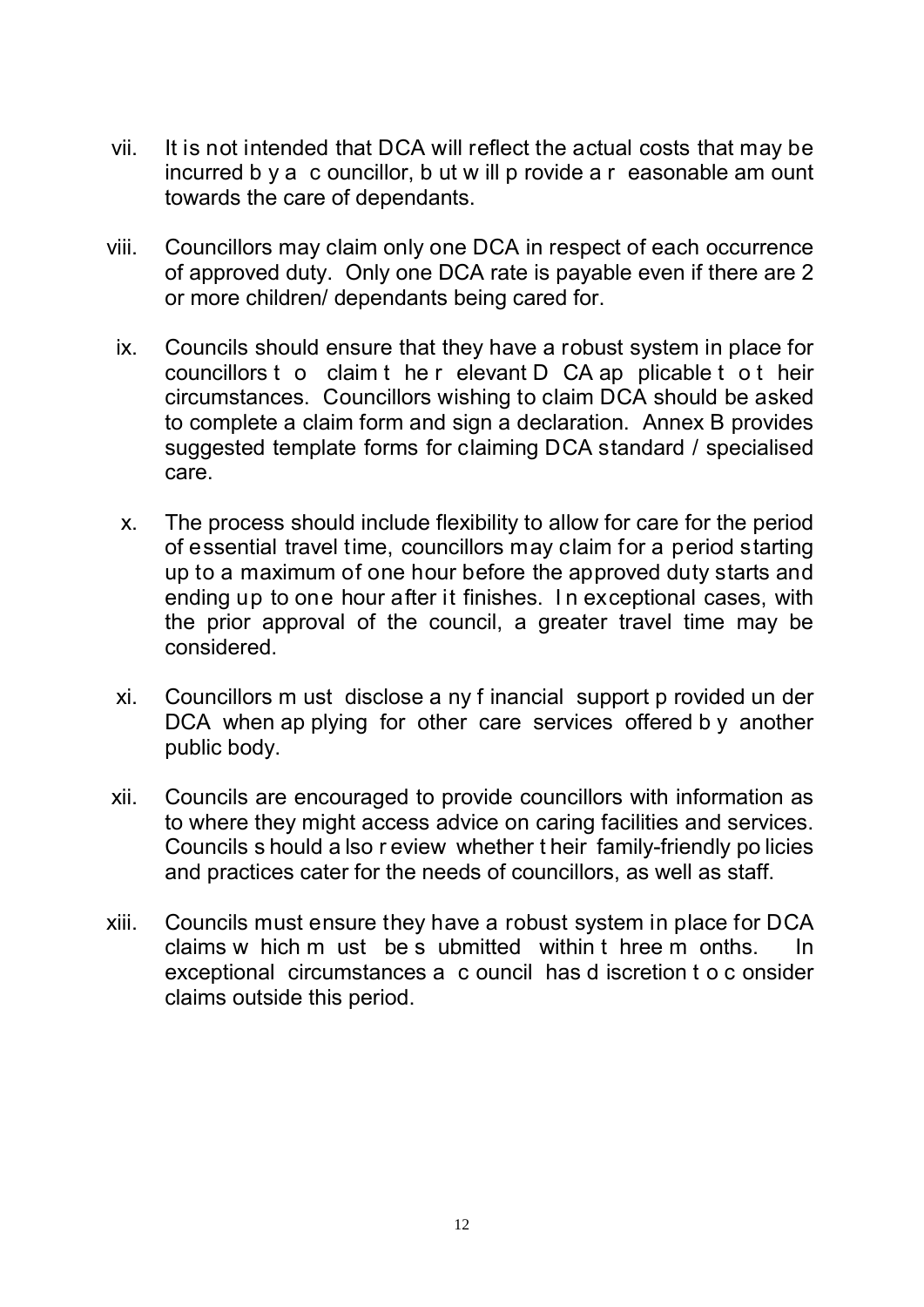**8. Travel And Subsistence Allowances;** 

#### **Expenses for Official and Courtesy Visits etc; and**

#### **Expenses Incurred in Attending Conferences and Meetings**

#### **At a glance - Key information**

- Legislation Regulation 7 the 2019 Regulations; Sections 33 & 34 of the Finance Act
- Travel and subsistence rates are determined by the council
- Claims must be made within 3 months
- i. Each council may make provision in its scheme of allowances for the payment of travel allowance and subsistence allowance; within the maximum rate, taking into consideration paragraph xii, as determined by the Department. These are open to all councillors and committee members who incur expenditure for travel and subsistence in relation to any approved duties.
- ii. The maximum rates of travel and subsistence are determined by the Department following consultation w ith the Northern I reland Joint Council for Local Government Services.
- iii. The r ate claimed f or travel b y p ublic transport s hould be at economy/2nd class. It is at a c ouncil's discretion to reimburse for seat reservation where considered necessary.
- iv. Where no public transport is available, or where the council deems it applicable, a councillor or committee member may be reimbursed the r eceipted c ost o f t ravel by t axi. Where a c ouncillor o r committee member travels by taxi in preference to public transport the amount reimbursed will be limited to what would have been the cost of the equivalent public transport.
- v. Where the council deems a hired car is necessary a councillor or committee member may be reimbursed the receipted cost of the hired car along with the applicable mileage rate.
- vi. Where the council deems air travel is necessary the cost of the air travel i nclusive o f r easonable luggage allowance and seat allocation may be reimbursed.
- vii. Councils must ensure they have a robust receipted system in place for any travel allowance or subsistence allowance claims, other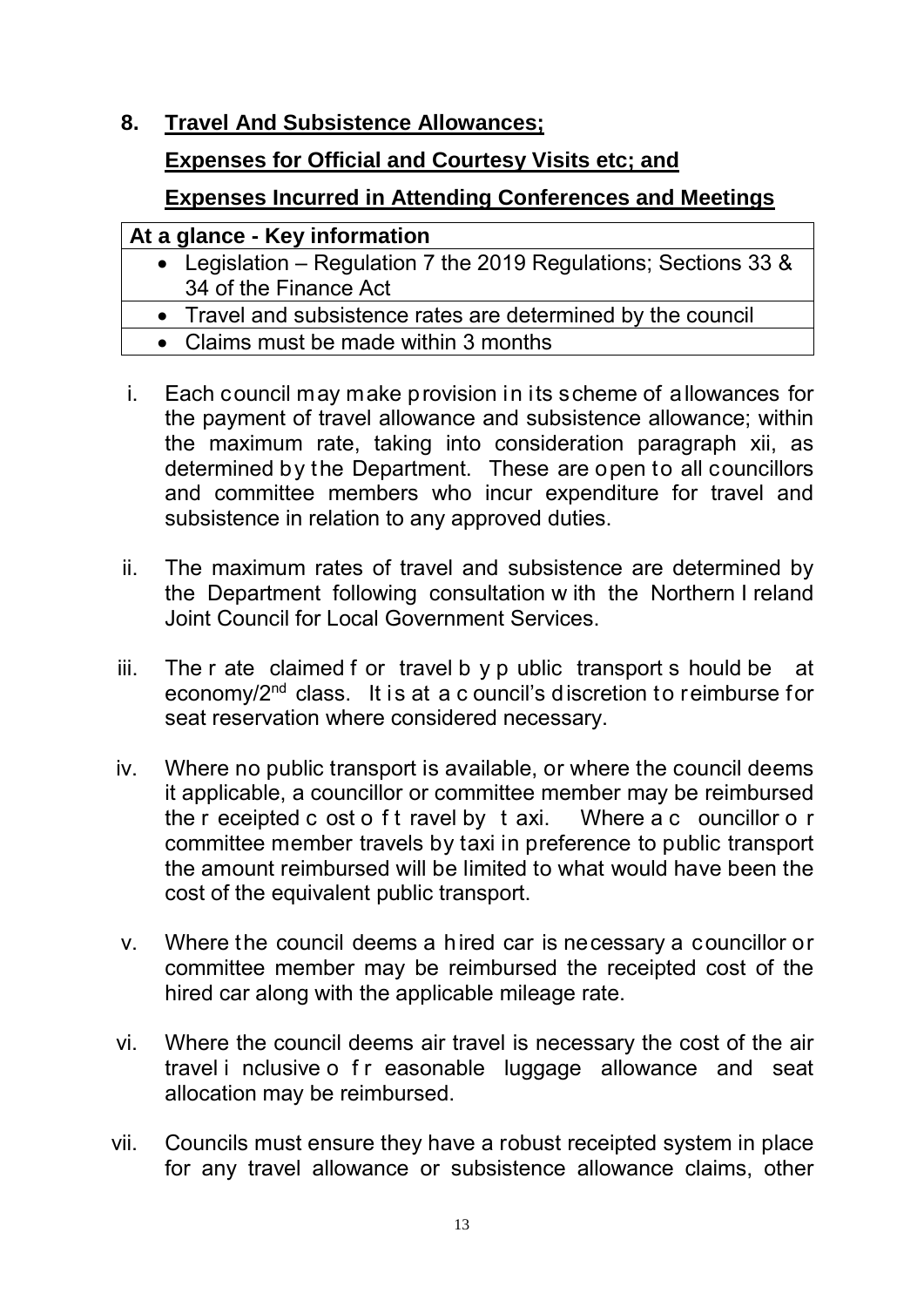than mileage-based or overseas rate claims, all of which must be submitted within three months.

- viii. The amount claimed for travel or subsistence must not exceed the actual amount paid. A claim for subsistence should not be made where a relevant meal h as be en p rovided f ree o f c harge. The purchase of a ny a lcoholic be verages s hould be e xcluded f rom subsistence claims.
	- ix. The rates paid for travel by car must not exceed the amount that would result from using an alternative mode of transport; e.g. public transport or air fare, unless previously agreed by the council.
	- x. In ad dition to the m ileage r ate f or c ar t ravel a c ouncillor or committee m ember m ay c laim t he pa ssenger r ate for each passenger who is on council business.
	- xi. In submitting the claim the claimant is declaring that no other body will be covering, part or all, of the costs claimed.
- xii. The consolidated circular 07/2019 states t he m aximum r ates of subsistence, which are those set in 2006. However, there is flexibility for councils to increase the 2006 rates where necessary by applying a suitable price inflation measure.
- xiii. Where the mode of transport limits availability of meal options, such as via airplane or train, the reasonable cost of a meal taken, excluding alcoholic beverages, including VAT, may be reimbursed in full. This is in place of the relevant meal allowance.
- xiv. It is at the discretion of the council to cover expenditure incurred by councillors i n m aking or re ceiving official/ courtesy v isits or attending conferences, on behalf of the council, which are outside of the standard travel and subsistence arrangements. This type of expenditure may arise due to hosting guests to the council, or representing the council a t a n ev ent or a ttending a c onference. Where a pplicable t he r ates an d r ules f or ge neral t ravel a nd subsistence should be followed.
- xv. For t ravel a nd s ubsistence o utside t he British Isles, it is recommended that councils adopt the Overseas Subsistence Rates produced by Her Majesty's Revenue & Customs (HMRC). Where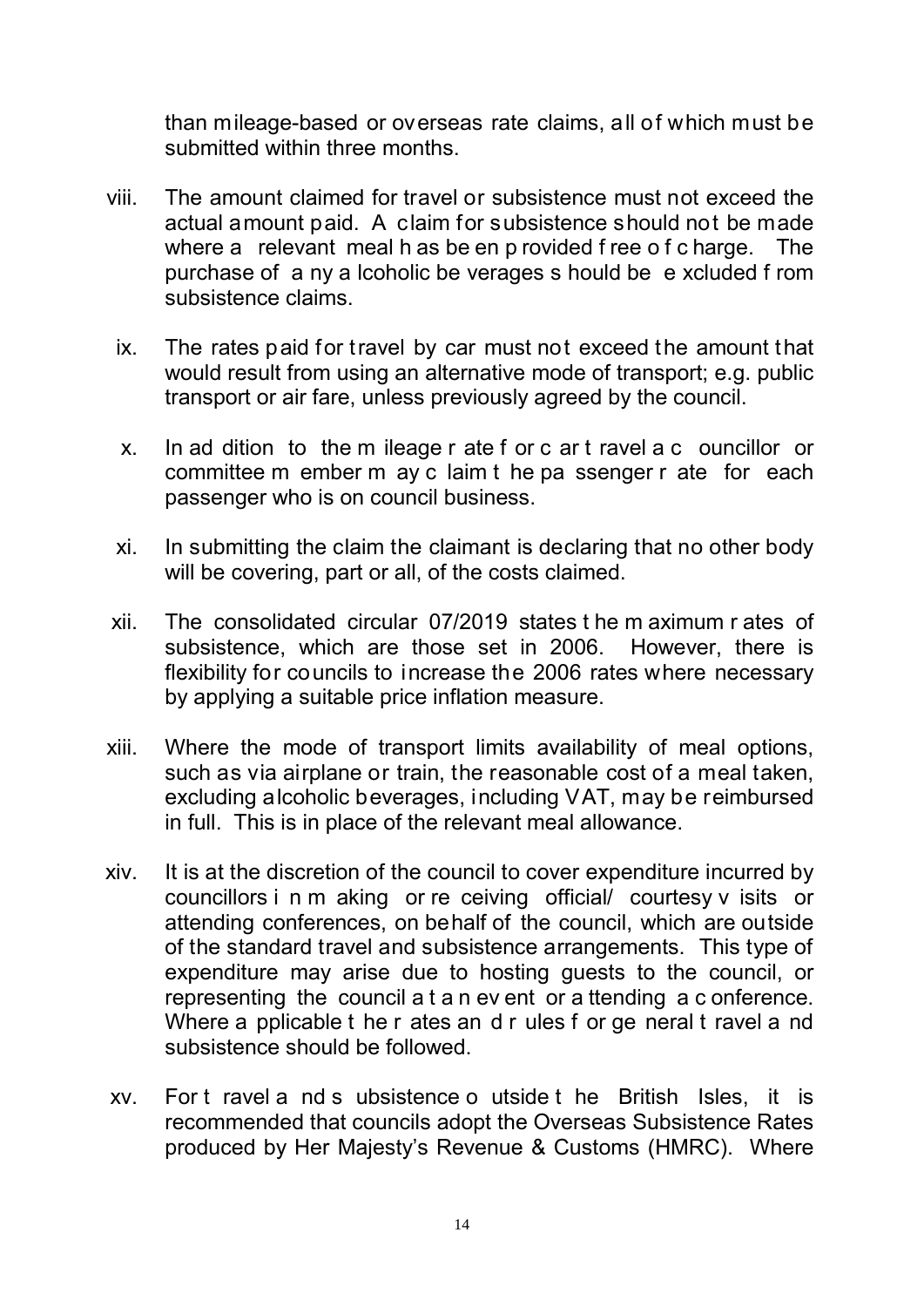these rates are applied receipts are not necessary. H owever the restrictions outlined in the paragraphs ix and xii still apply.

- xvi. The rules for payment of travel and subsistence are set out in Schedule 1.
- xvii. For convenience a link is provided to the wider HMRC travel rules which are in place at this time (these are subject to change):

[https://www.gov.uk/government/publications/scale-rate-expenses](https://www.gov.uk/government/publications/scale-rate-expenses-payments-employee-travelling-outside-the-uk)[payments-employee-travelling-outside-the-uk](https://www.gov.uk/government/publications/scale-rate-expenses-payments-employee-travelling-outside-the-uk)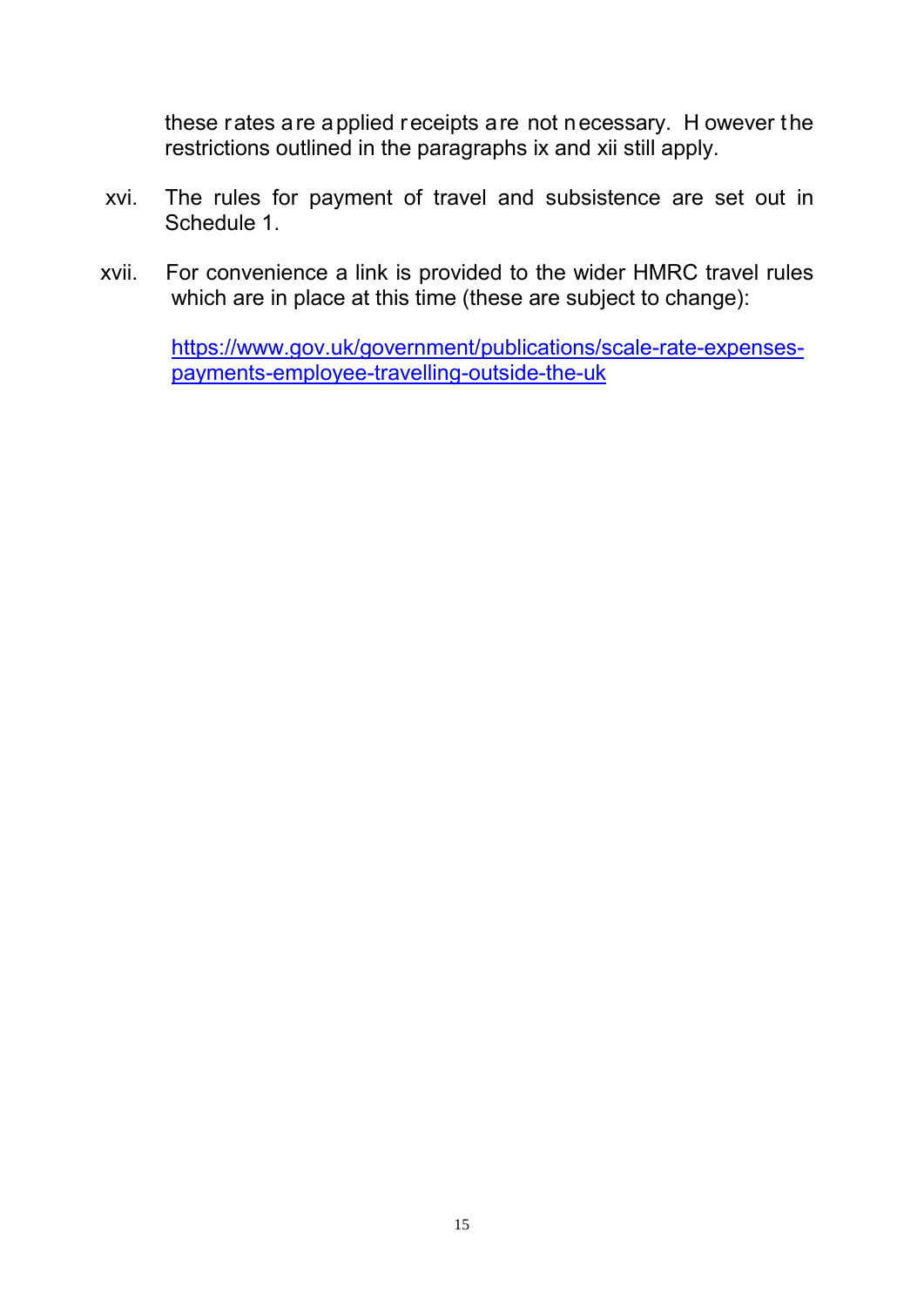#### **9. Councillors' Support Services**

- i. The Basic Allowance was increased in April 2015, in part, to cover office consumables and incidental costs incurred by councillors in their official capacity; this includes the cost of landline and mobile telephone calls.
- ii. It is for each council to decide if it should provide councillors with: (a) any IT or mobile hardware, such as laptops or printers; and/or (b) broadband and mobile data, or cover all or part of the cost of these services;

as required to carry out council duties.

- iii. Where mobile telephone calls, required for council business, form an i ntegral part of a c ouncil's b roadband an d m obile da ta communications package these can also be provided.
- iv. A d ecision t o p rovide or c over an y o f t hese costs m ust b e supported by a robust business case.
- v. It is for each council to decide on the level of support services that it provides such as general secretarial services, c ouncil business cards and he aded paper. However c ouncils should no t p rovide councillors with hard copies of electronic documents where the council has provided a portable IT device.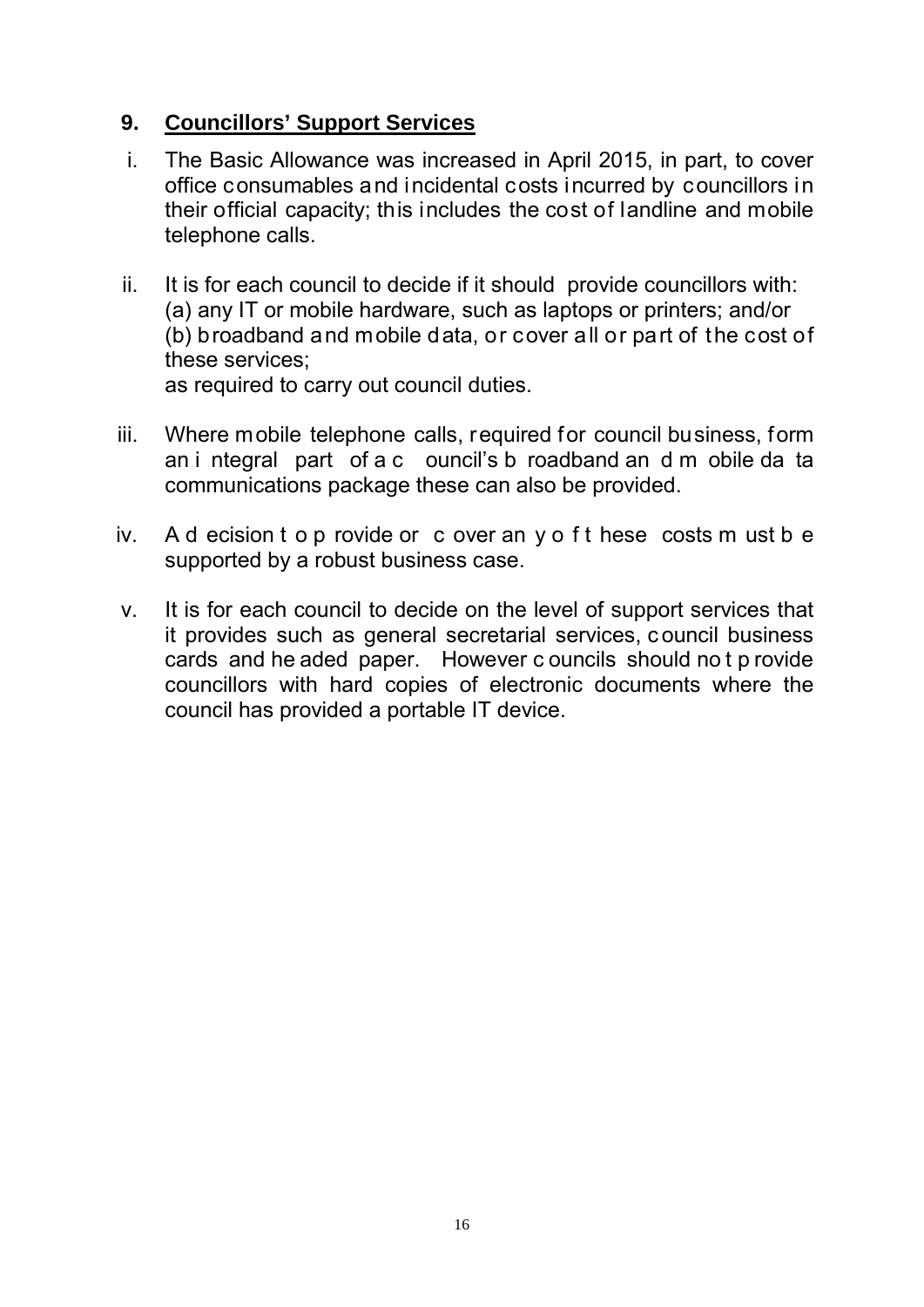#### **10. Renunciations**

Councillors may, if they wish, renounce their entitlement to basic, chairperson, vice chairperson or special responsibility allowances. They can do this by writing to the Chief Executive. A councillor can subsequently withdraw the renunciation. T hey can also amend a renunciation (for example, to limit it to one kind of allowance only). The withdrawal or amendment cannot have retrospective effect.

#### **11. Councillors' Pensions And Tax Implications**

It is for councils and councillors to satisfy themselves that their tax and i nsurance a rrangements a re i n or der; w here ne cessary consulting with advisers as required. As at September 2019, Her Majesty's Revenue a nd C ustoms website contains us eful information on the treatment of tax for councillors:

[https://www.gov.uk/hmrc-internal-manuals/employment-income](https://www.gov.uk/hmrc-internal-manuals/employment-income-manual/eim65900)[manual/eim65900](https://www.gov.uk/hmrc-internal-manuals/employment-income-manual/eim65900)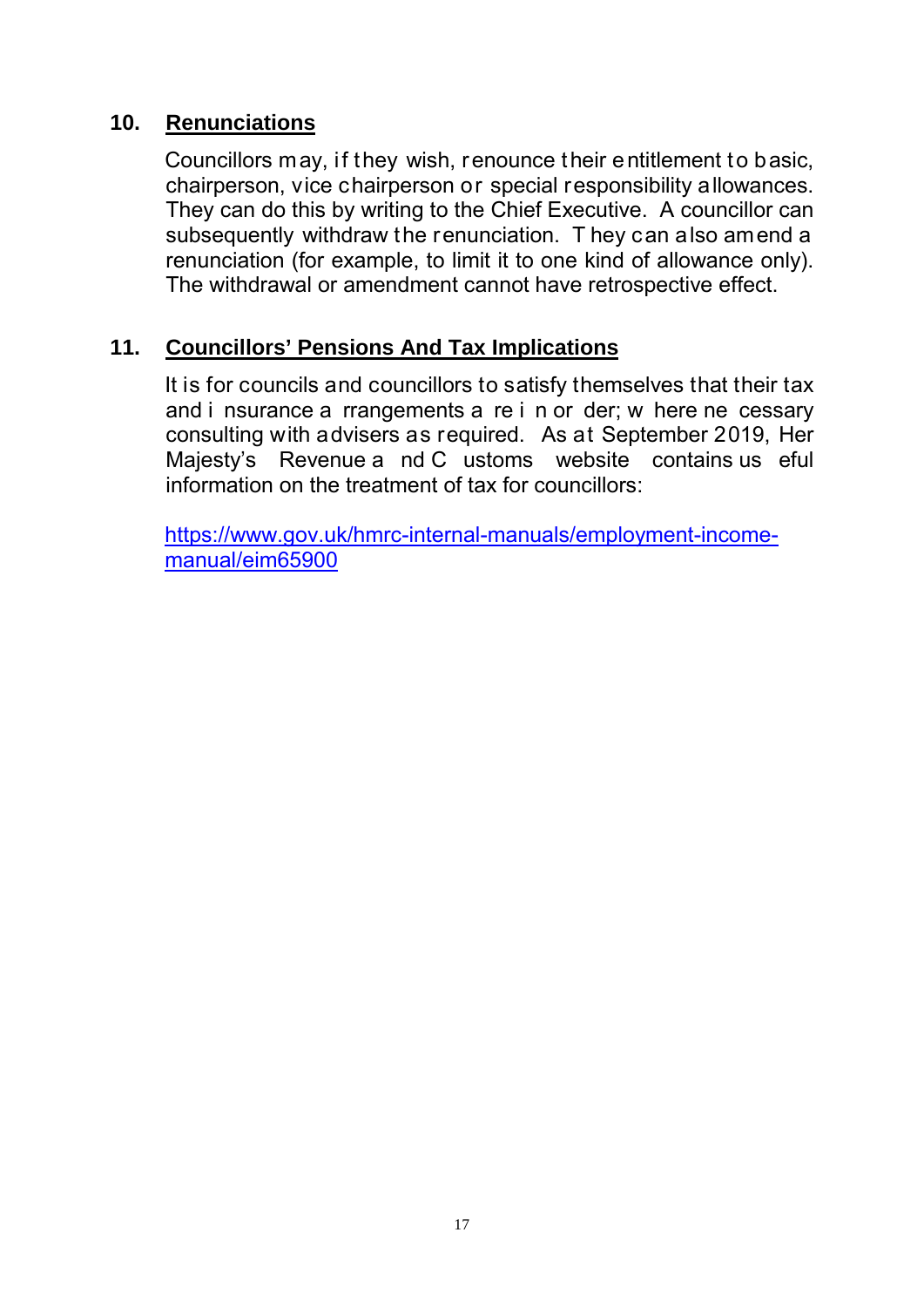## **12. Publication of Allowances Paid to Councillors**

| At a glance - Key information                                |  |
|--------------------------------------------------------------|--|
| • Legislation – Regulation 11 the 2019 Regulations           |  |
| • Generic template for publishing details of allowances paid |  |

- i. As soon as possible after the end of a financial year, and before 30 June, a council must arrange for the amounts of basic allowance, special responsibility allowance, Chairperson/Vice Chairperson allowance, O fficial/Courtesy V isits expenses and d ependants' carers' allowance it has paid to each councillor, and the amounts of travel and subsistence allowances paid to each councillor and committee member, to be published on its website.
- ii. Councils ar e p rovided e ach y ear with a t emplate t o complete t o publish d etails o f allowances p aid to c ouncillors. T his m ust be adhered to. This generic approach aids transparency and allows for comparisons to be made between councils. The template will be issued each year via local government circular in advance of the end of the financial year. A copy of the latest template can be found at:

[https://www.communities-ni.gov.uk/publications/circular-lg-1319](https://www.communities-ni.gov.uk/publications/circular-lg-1319-template-councillor-allowances-return-20182019) [template-councillor-allowances-return-20182019](https://www.communities-ni.gov.uk/publications/circular-lg-1319-template-councillor-allowances-return-20182019)

- iii. In the template Travel & Subsistence payments made to councillors under Section 31 (Allowances, etc. for councillors), S ection 33 (Expenses o f o fficial a nd co urtesy visits, e tc.) and Section 34 (Expenses incurred in attending conferences and meetings) of the Finance Act should be grouped together. This includes any Travel & Subsistence payments made to chairpersons/vice chairpersons.
- iv. The s pecific a llowances un der Section 3 2 (Allowances f or chairperson a nd v ice-chairperson) f or c arrying o ut t hese r oles should be recorded separately.
- v. Section 33 of the Finance Act expenses (Expenses of official and courtesy visits, e tc.), aside from T ravel & S ubsistence expenses, should be recorded separately.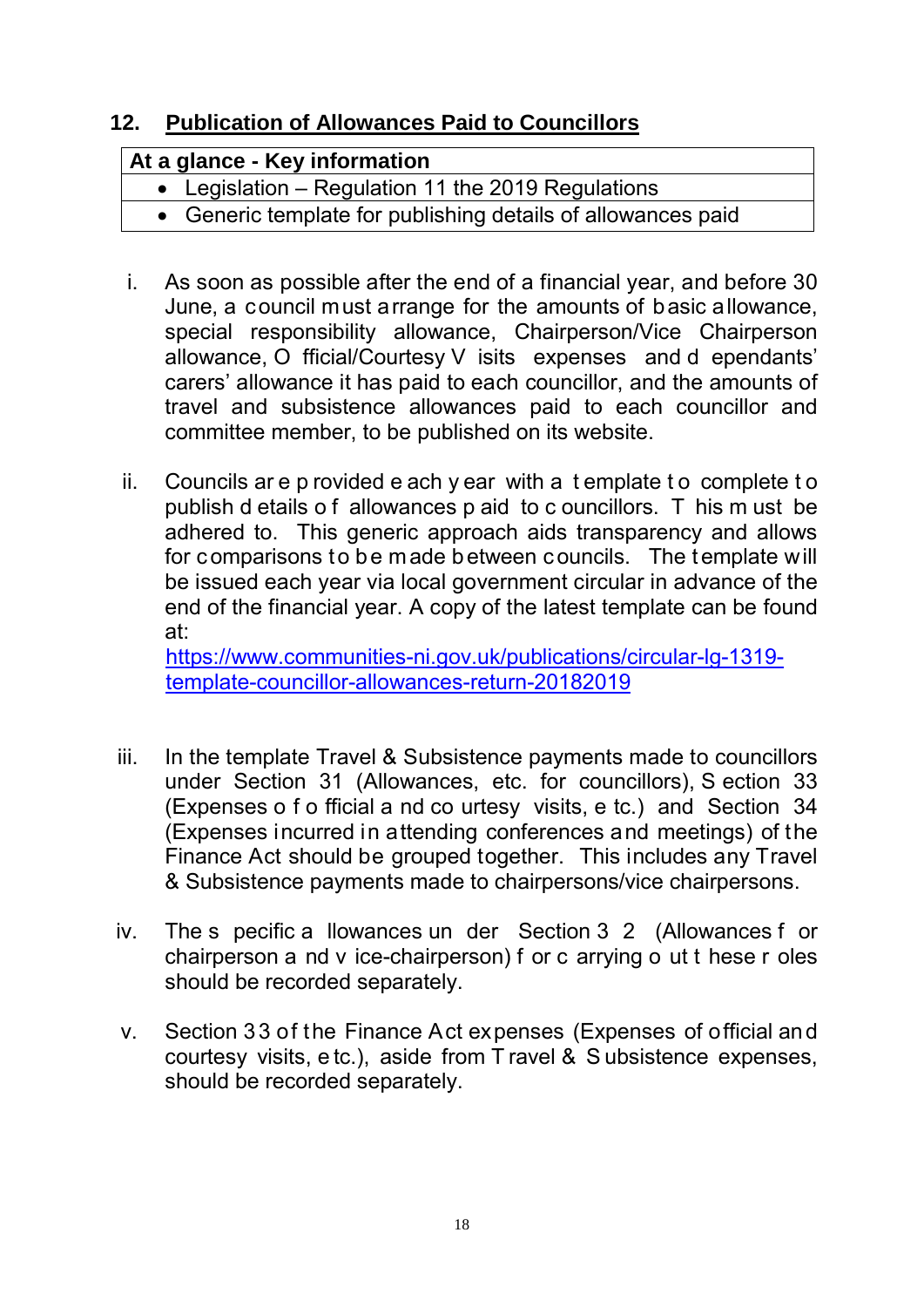#### **13. Increases to Allowance Rates**

- i. The amount of the maximum basic al lowance, SRAs and Chairperson/Vice Chairperson allowances will be up dated i n l ine with pay increases for council officers.
- ii. The amount of Dependants' Carer's Allowance will be updated in line with the national living wage for age 25+.

## **14. Administration**

Councils s hould r etain the b ank detail i nstructions from e ach councillor and committee member on where allowances are to be paid.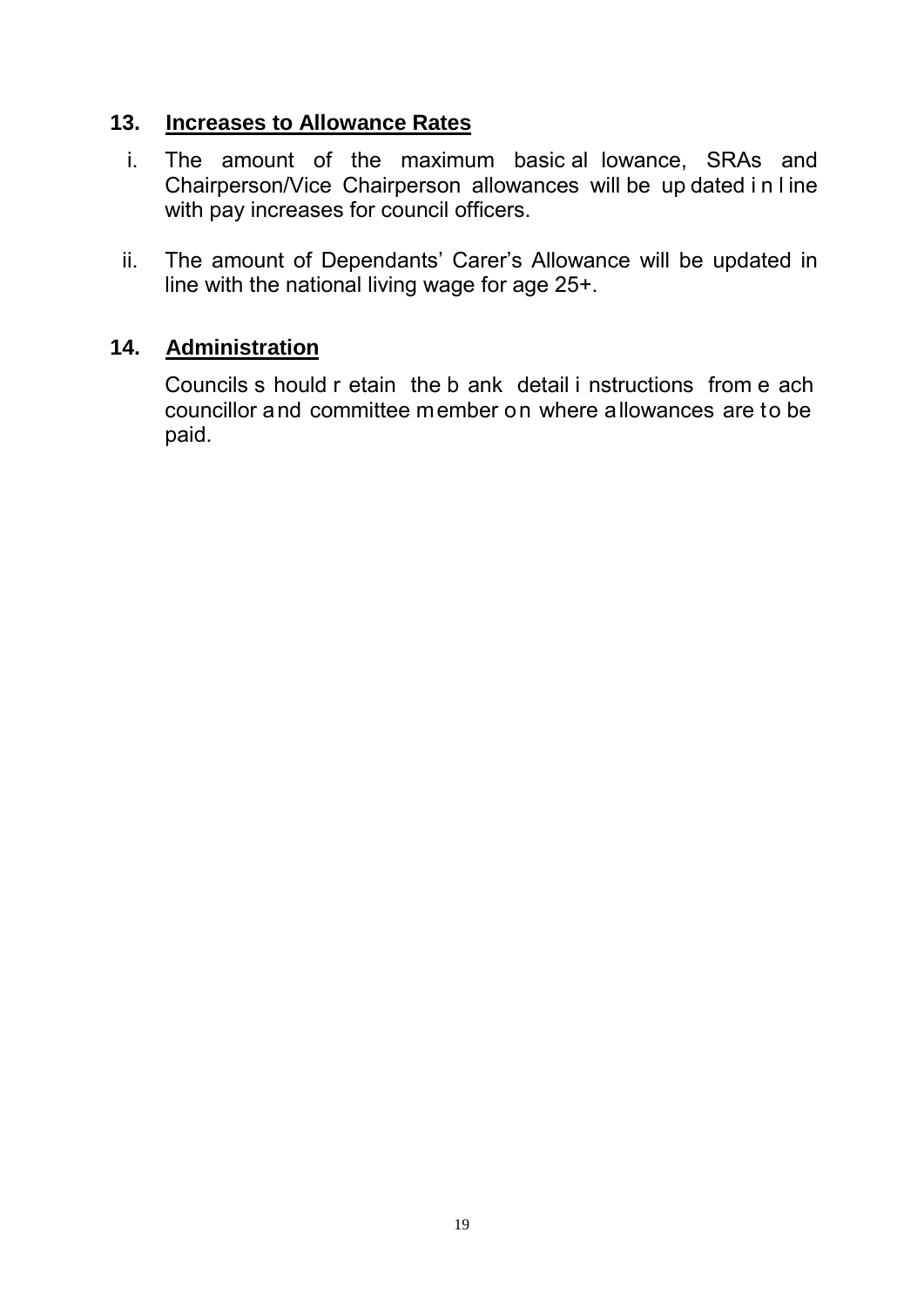## **[NAME OF COUNCIL]**

## **[Council to complete/consider colour font]**

## **SCHEME OF ALLOWANCES PAYABLE TO COUNCILLORS**

This S cheme i s made u nder the Local G overnment ( Payments t o Councillors) Regulations (Northern Ireland) 2019.

## **1. Definitions**

In this s cheme 'approved duty' and committee member are as defined i n t he Local G overnment ( Payments t o C ouncillors) Regulations (Northern Ireland) 2019.

## **2. Commencement Date**

This scheme of allowances shall be operational from 1 April 2019.

## **3. Basic Allowance**

An an nual b asic a llowance of (amount) shall be p aid t o e ach councillor. Where applicable this will be paid pro-rata.

## **4. Special Responsibility Allowance**

- **4.1.** A s pecial responsibility a llowance s hall be p aid t o t hose councillors w ho h old t he special responsibilities s pecified i n Schedule 1.
- **4.2.** The amount of allowance shall be the amount specified against that special responsibility in the Schedule. The allowance is only payable whilst the councillor is carrying out that duty.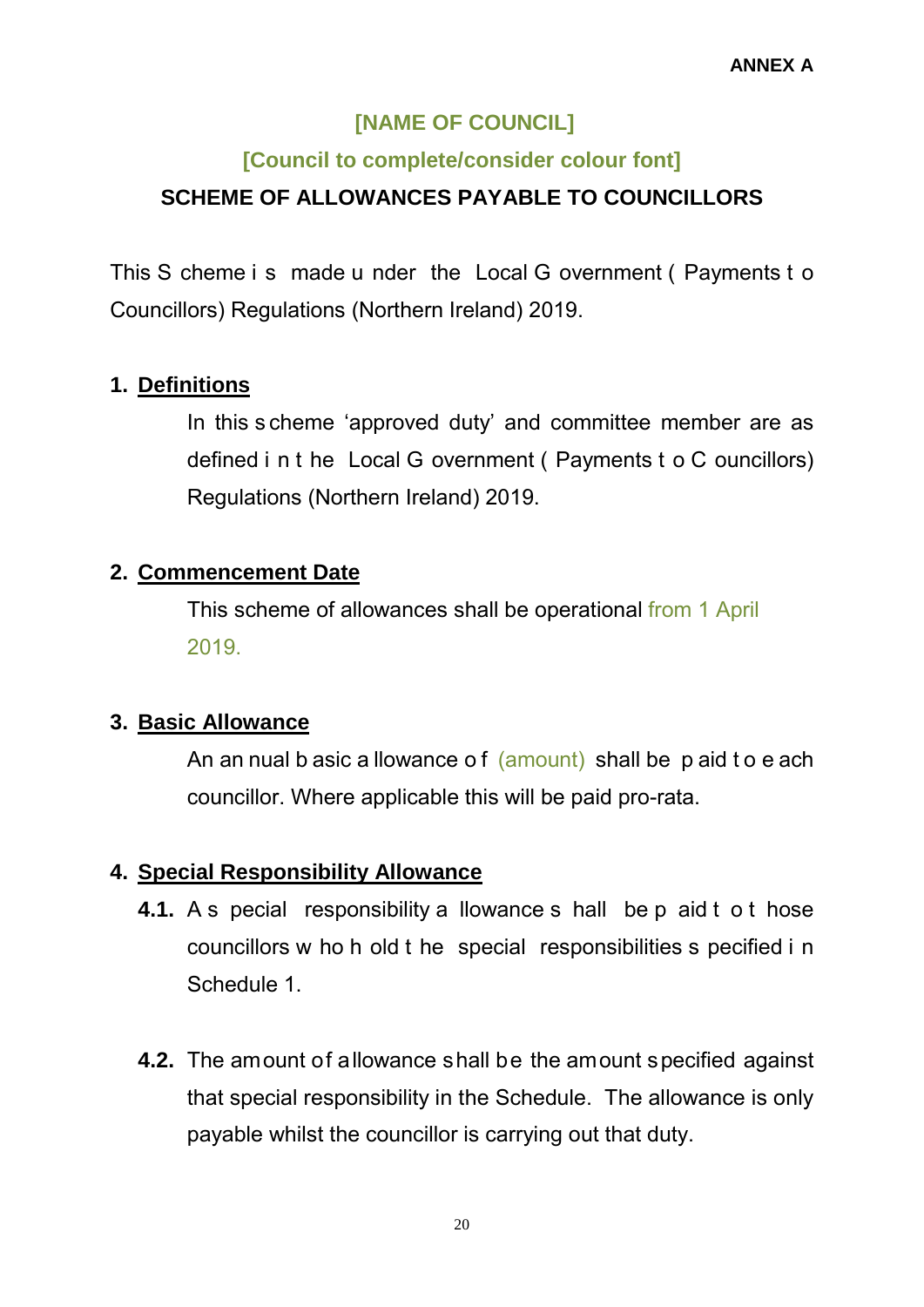- **4.3.** At any time, only one special responsibility allowance will be paid to a councillor.
- **4.4.** Where a pplicable any s pecial r esponsibility a llowances w ill be paid pro-rata.

#### **5. Chairperson/Vice Chairperson Allowance**

- **5.1.** An allowance of (amount) will be payable to the Chairperson/Mayor of t he c ouncil. Where ap plicable t his allowance will be paid pro-rata.
- **5.2.** An a llowance of (amount) will be payable to the Vice Chairperson/Mayor of t he c ouncil. Where a pplicable t his allowance will be paid pro-rata.

## **6. Dependants' Carers' Allowance**

- **6.1.** Councillors are entitled to claim a dependants' carers' allowance towards r eimbursement o f a ctual r easonable costs n ecessarily incurred i n pr oviding care f or a n e ligible dependant, while carrying out an approved duty.
- **6.2.** A de pendants' c arers' a llowance s hall b e p ayable b ased u pon actual r eceipted costs or a t t he ap propriate hourly r ate, whichever is the lower; up to the monthly maximum.
- **6.3.** The ho urly r ate of d ependants' c arers' a llowance for s tandard care shall be (amount), and for specialised care (amount). The monthly m aximum for standard care p ayable is (amount), and the m onthly m aximum f or s pecialised c are is (amount).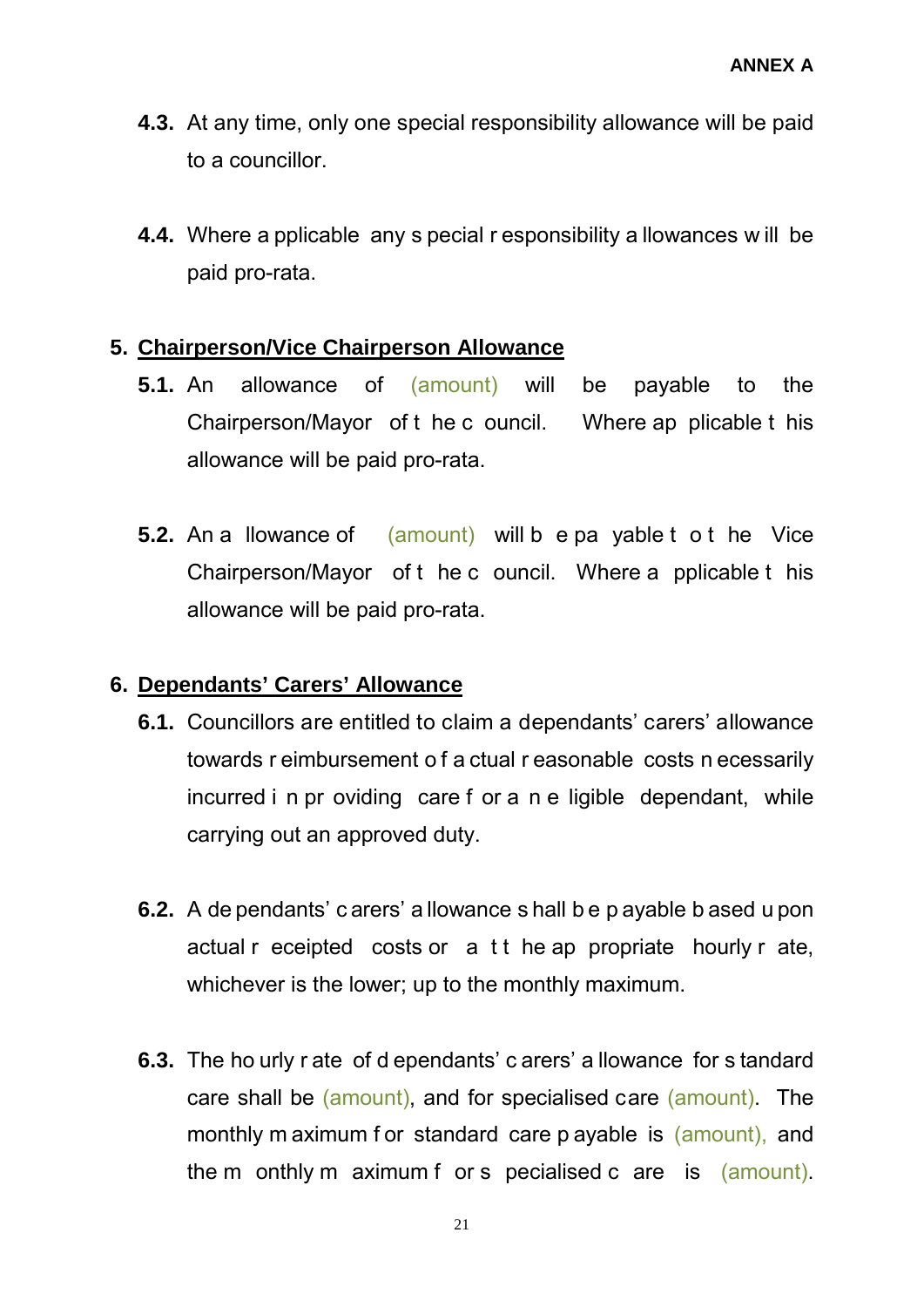Councillors m ay c laim on ly on e DCA in r espect of ea ch occurrence o f a pproved d uty. O nly one D CA r ate i s p ayable even if there are 2 or more children/ dependants being cared for.

#### **7. Travel and Subsistence Allowances**

- **7.1.** A councillor or committee member shall be entitled to claim travel and subsistence allowances where expenditure on travelling or subsistence has been necessarily incurred. The amount claimed should not exceed expense incurred.
- **7.2.** The rates of travel allowance for travel by private vehicle shall be as shown in the table below. [Where council rates are set below maximum, o r ma ximum i ncreased, these f igures s hould b e amended.]

| <b>Type of Vehicle</b>                                                        | Rate per Mile     |
|-------------------------------------------------------------------------------|-------------------|
| A pedal cycle                                                                 | 20.0p             |
| A motor cycle (all engine capacities)                                         | 24.0p             |
| A motor car of cylinder capacity exceeding 450cc<br>but not exceeding 999cc   | 46.9p<br>$*13.7p$ |
| A motor car of cylinder capacity exceeding 999cc<br>but not exceeding 1,199cc | 52.2p<br>$*14.4p$ |
| A motor car of cylinder capacity exceeding 1,199cc                            | 65.0p<br>$*16.4p$ |
| An electric car                                                               | 45.0p<br>**25.0p  |
| Passenger rate (per passenger)                                                | 5.0 <sub>p</sub>  |

 \*For mileage above 8,500 miles \*\*For mileage above 10,000 miles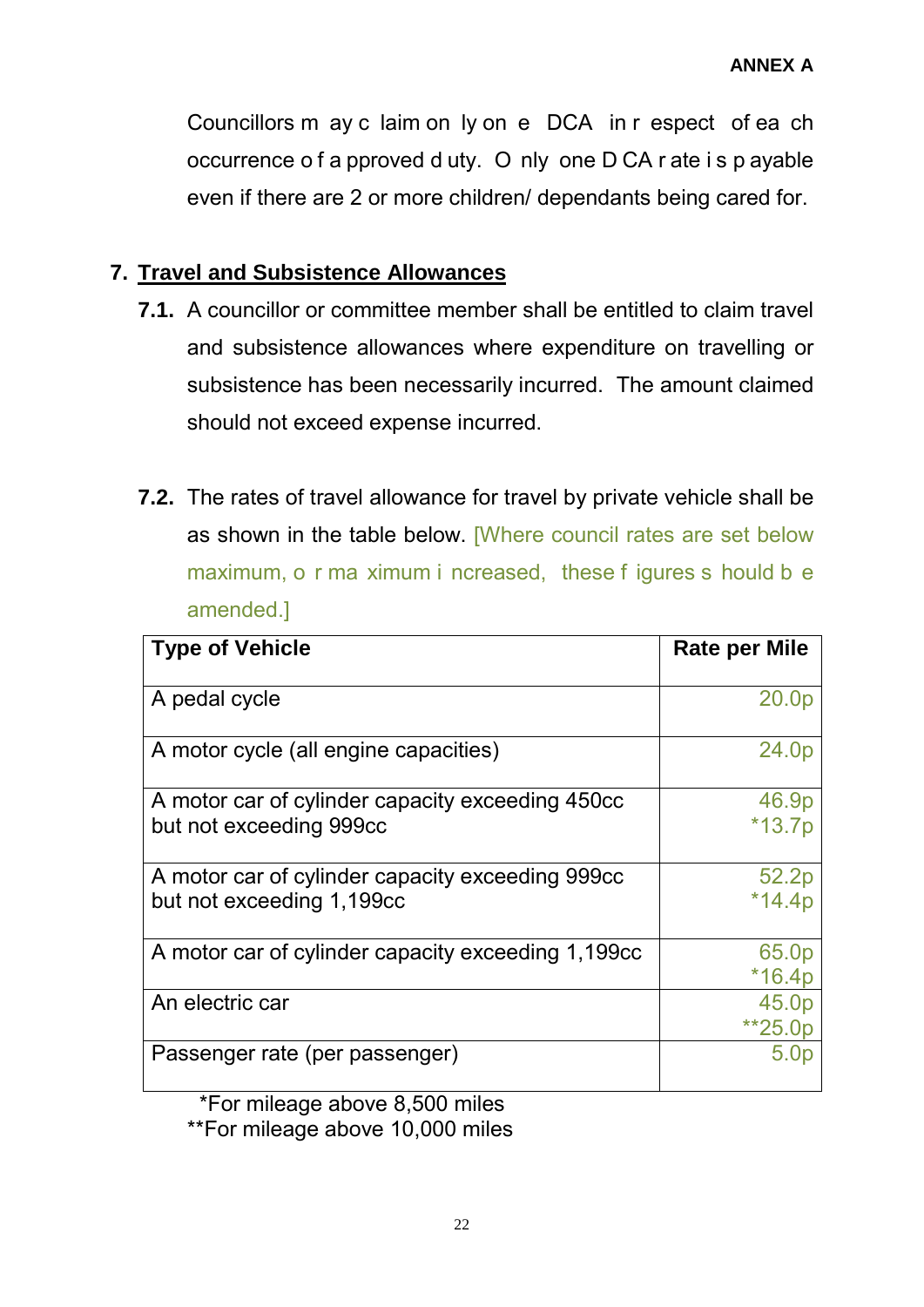**7.3.** The rates of subsistence shall be as shown in the table below. [Where c ouncils h ave i ncreased t he s et r ates d ue t o insufficiency, or where the default set rates have increased, the council rates should be input]

| <b>PERIOD/MEAL</b>                                                                                                                                                                                | <b>RATES</b>              |             |
|---------------------------------------------------------------------------------------------------------------------------------------------------------------------------------------------------|---------------------------|-------------|
|                                                                                                                                                                                                   | <b>British Isles</b><br>£ | London<br>£ |
| <b>Accommodation allowance - An</b><br>absence involving an overnight stay, away<br>from the normal place of residence. This<br>rate does not include any meal allowance.                         | 100.70                    | 122.45      |
| <b>Breakfast allowance - (more than 4 hours)</b><br>away from the normal place of residence<br>or, where approved by the council, a<br>lesser period before 11 am)                                | 11.50                     |             |
| <b>Lunch allowance - (more than 4 hours)</b><br>away from the normal place of residence<br>or, where approved by the council, a<br>lesser period including the period between<br>12 noon and 2pm) | 13.50                     |             |
| <b>Tea allowance -</b> (more than 4 hours away<br>from the normal place of residence or,<br>where approved by the council, a lesser<br>period including the period between 3pm<br>and 6pm)        | 4.70                      |             |
| <b>Evening meal allowance - (more than 4</b><br>hours away from the normal place of<br>residence or, where approved by the<br>council, a lesser period ending after 7pm)                          | 20.95                     |             |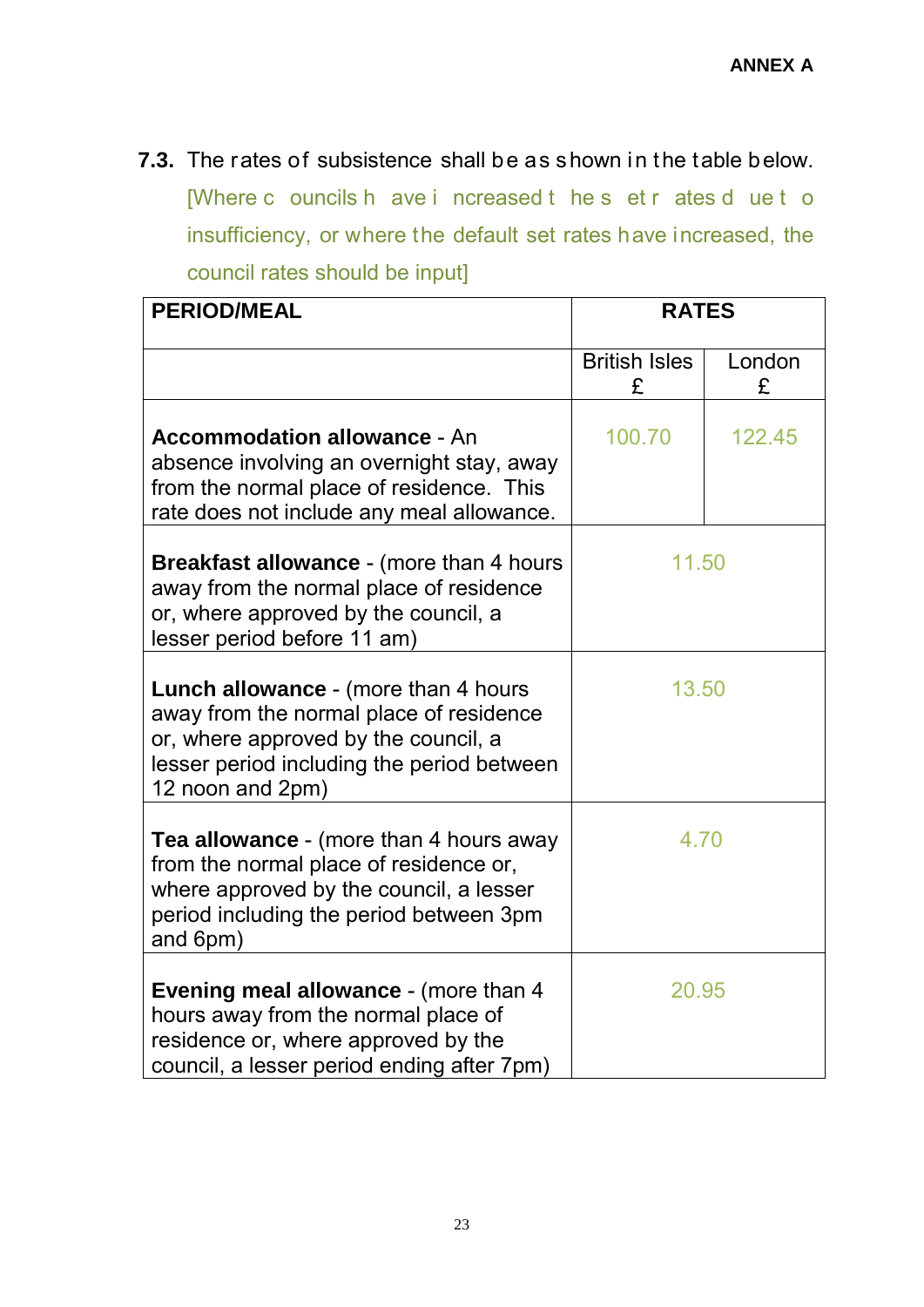#### **8. General**

- **8.1.** This scheme may be revoked or amended at any time.
- **8.2.** The amounts stated i n p aragraphs 3 -5 will b e s ubject to an y indexing increase during the year. [Where councils do not wish this to a utomatically b e t he c ase t his w ording s hould b e amended/removed].
- **8.3.** The amounts s tated in paragraph 6 will b e s ubject t o an y increase to the national living wage for age 25+. [Where councils do not wish this to automatically be the case this wording should be removed].

#### **9. Claims and Payment**

- **9.1.** Payments r egarding b asic al lowance and s pecial r esponsibility allowance s hall be m ade (insert frequency, for example monthly).
- **9.2.** Claims for dependants' carers' allowance, travelling allowance or subsistence al lowance s hould b e m ade i n w riting w ithin t hree months, an d should b e a ccompanied by r eceipts, w here appropriate.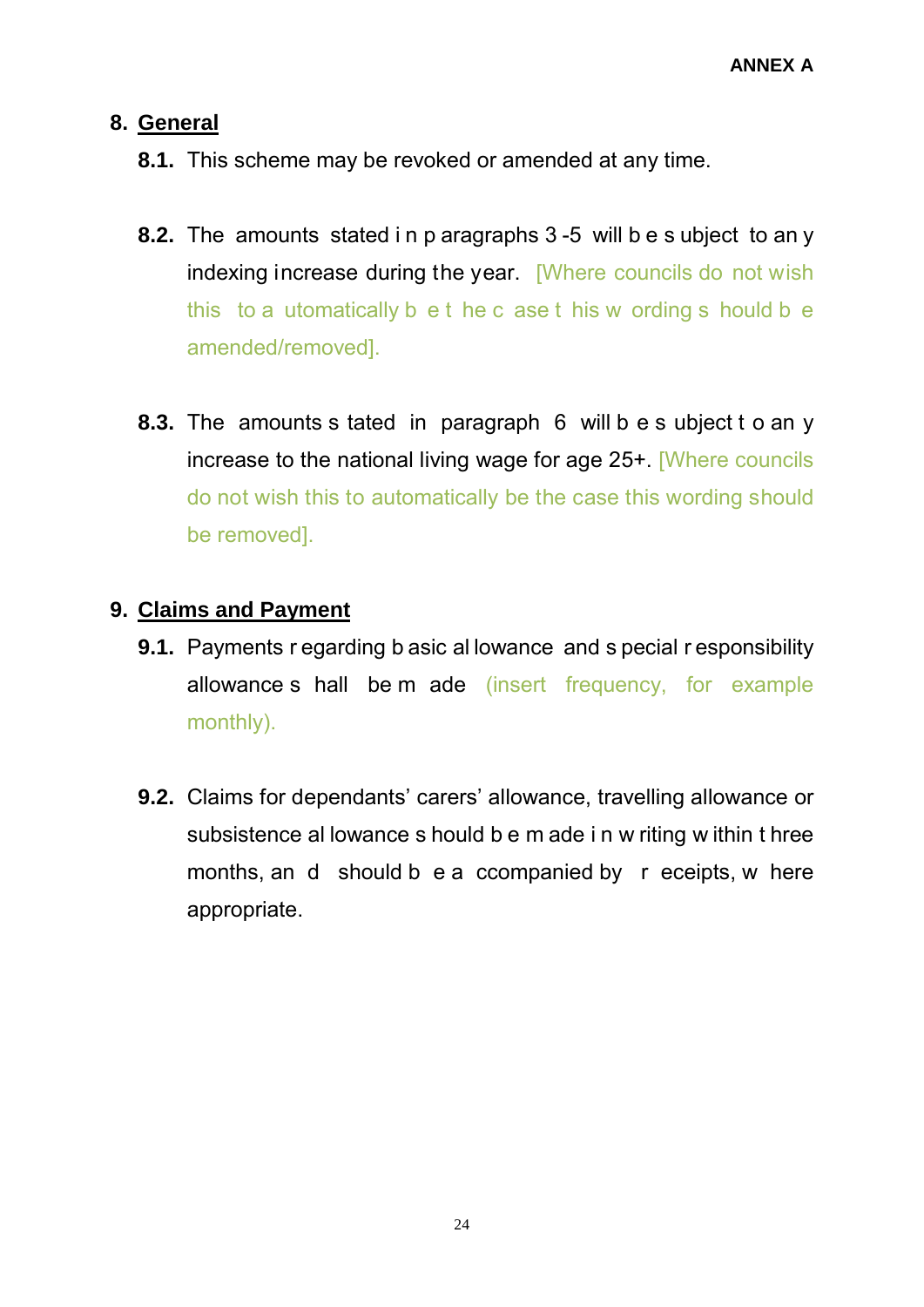## **SCHEDULE 1 to the Scheme of Allowances**

The following table provides details of the council's duties which attract a Special Responsibility Allowance and the associated allowance amount.

| <b>Special Responsibility</b>                                                                                                                       | Special<br>Responsibility<br><b>Allowance Rate</b><br>(E)      |
|-----------------------------------------------------------------------------------------------------------------------------------------------------|----------------------------------------------------------------|
| Insert the role and details of the significant additional<br>responsibility that is over and above the generally accepted<br>duties of a councillor | Insert amount<br>attached to this<br>special<br>responsibility |
|                                                                                                                                                     |                                                                |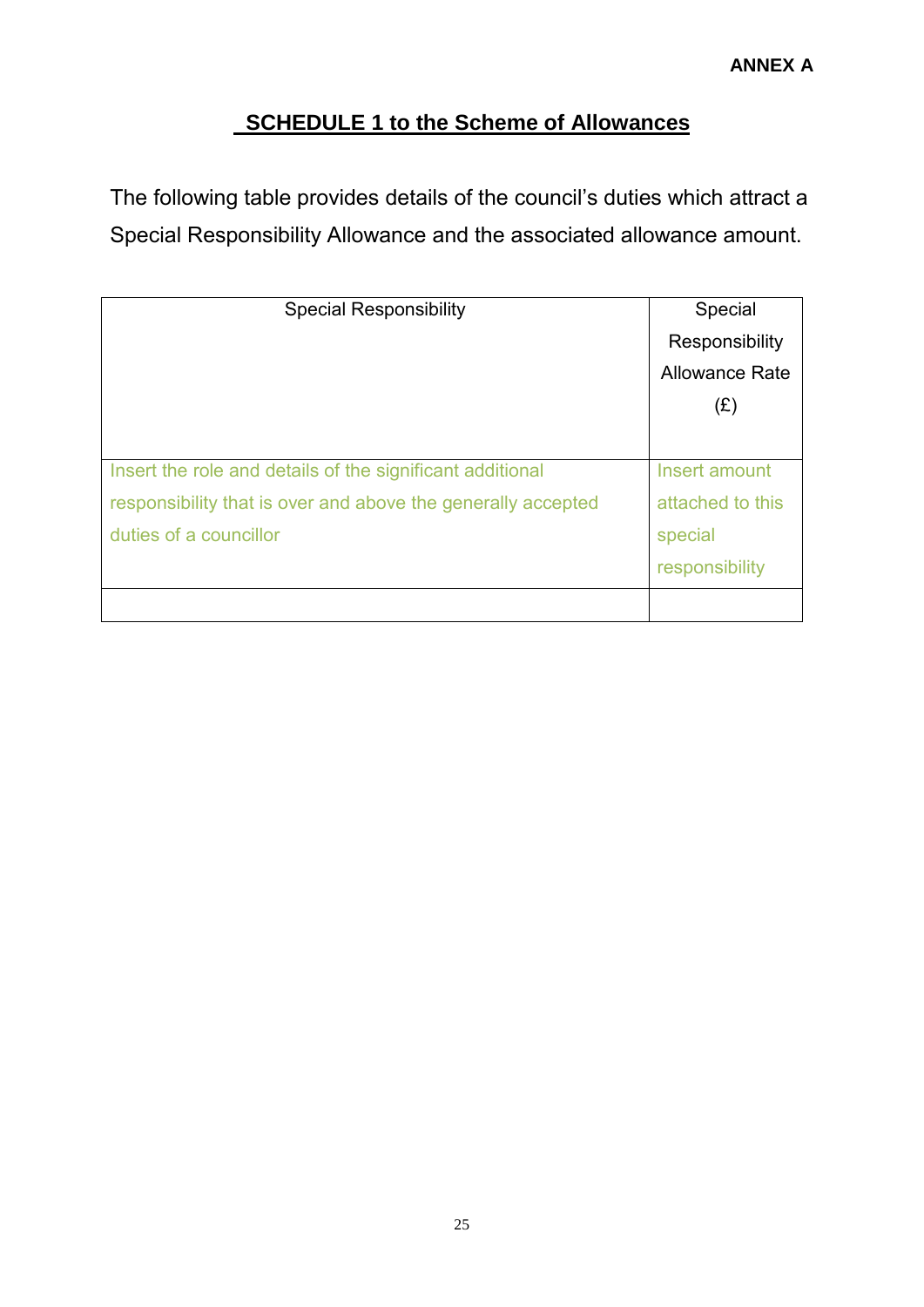## DEPENDANTS' CARERS' ALLOWANCE (SAMPLE) CLAIM FORM – STANDARD CARE

| Date care provided:    |  |
|------------------------|--|
| Approved duty covered: |  |
| (expand as necessary)  |  |
|                        |  |

|                                                                                 | Time to |
|---------------------------------------------------------------------------------|---------|
|                                                                                 |         |
| Total hours:                                                                    |         |
|                                                                                 |         |
|                                                                                 |         |
| (Claim amount is subject to agreed travel time, hourly and monthly rate limits) |         |
|                                                                                 |         |
|                                                                                 |         |
|                                                                                 |         |
|                                                                                 |         |

#### **Declaration:**

*I declare that the above named provided a childcare/carer service to me as detailed above, in order that I could perform the approved duty stated.*

| Name of claimant: |  |
|-------------------|--|
|                   |  |
| Date of claim:    |  |

*NB – A claim form should be completed and submitted for each relevant occurrence of approved duty -*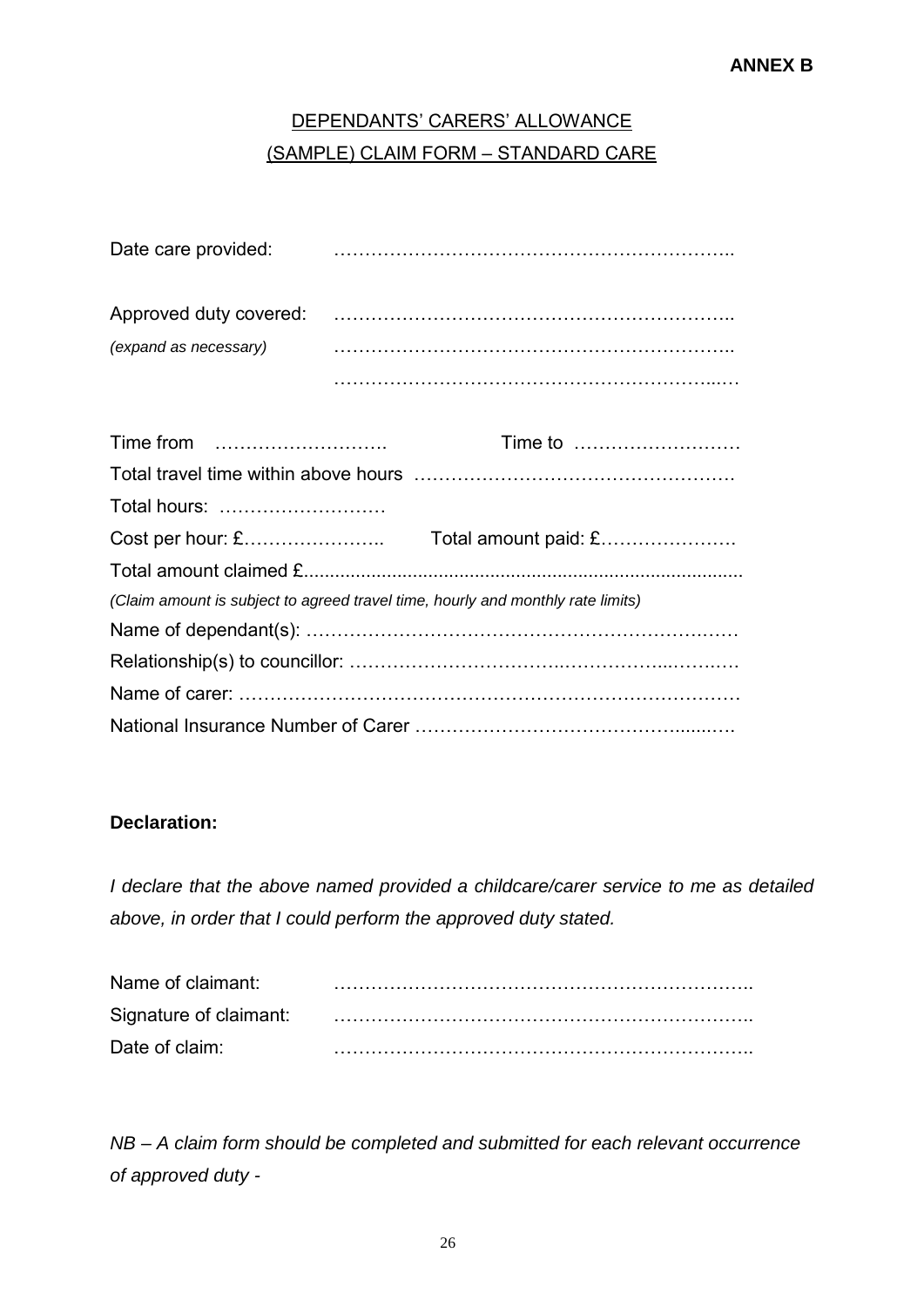## DEPENDANTS' CARERS' ALLOWANCE (SAMPLE) CLAIM FORM – SPECIALISED CARE

| Date care provided:   |  |
|-----------------------|--|
|                       |  |
| (expand as necessary) |  |
|                       |  |

| Total hours:                                                                    |  |
|---------------------------------------------------------------------------------|--|
|                                                                                 |  |
|                                                                                 |  |
| (Claim amount is subject to agreed travel time, hourly and monthly rate limits) |  |
|                                                                                 |  |
|                                                                                 |  |
|                                                                                 |  |
|                                                                                 |  |

#### **Declaration:**

*I declare that the above named provided a childcare/carer service to me as detailed above, in order that I could perform the approved duty stated.*

| Name of claimant: |  |
|-------------------|--|
|                   |  |
| Date of claim:    |  |

*NB – A claim form should be completed and submitted for each relevant occurrence of approved duty. – an original invoice from the carer must be presented with this claim form*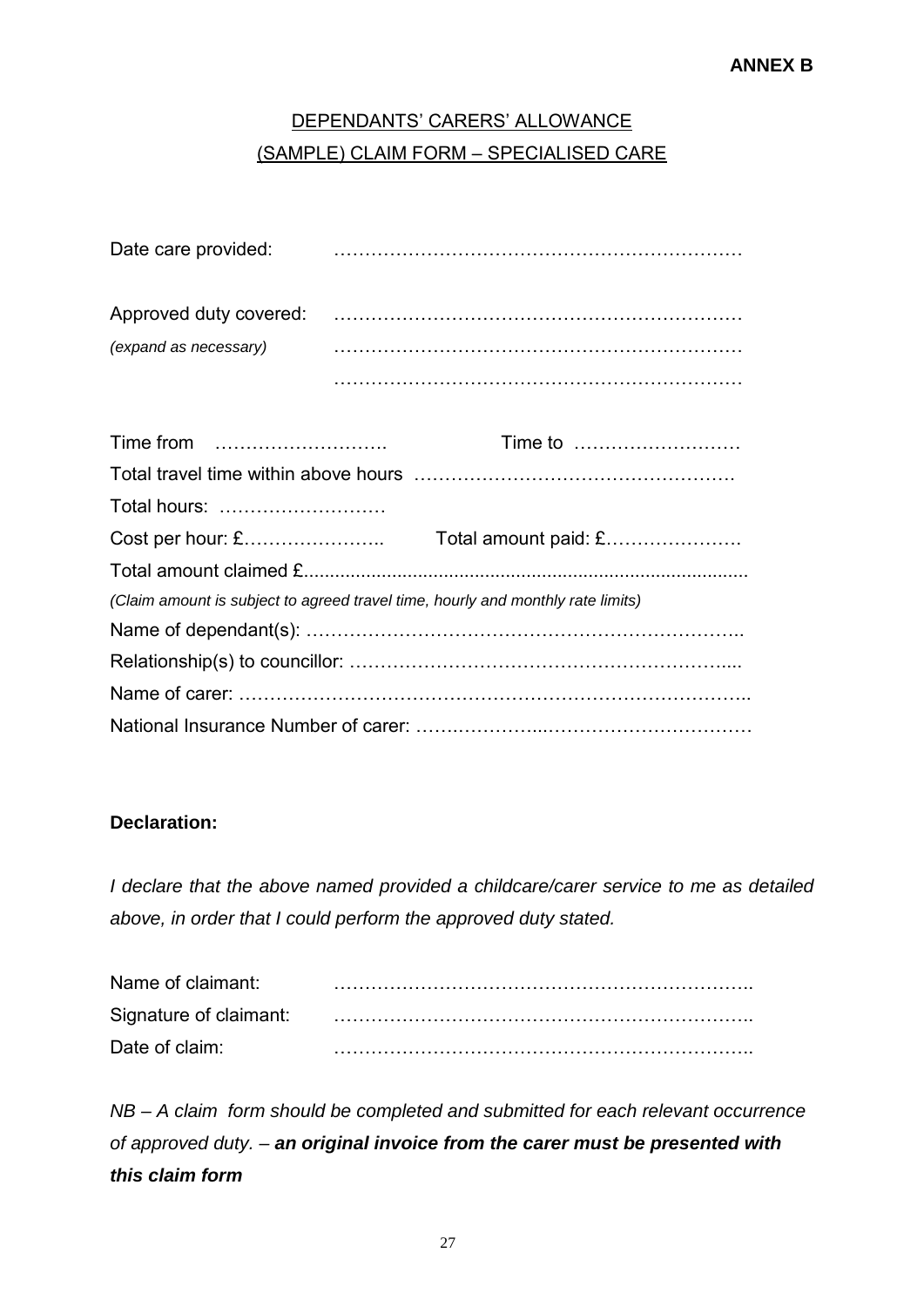#### **RULES WITH RESPECT TO THE PAYMENT OF TRAVEL ALLOWANCES**

**1.** The r ate for t ravel by publ ic s ervice s hall not exceed t he amount o f t he ordinary first class fare or any available cheap first class fare, provided that the sum p aid s hall no t e xceed t he ac tual amount disbursed by t he c ouncillor or committee member.

**2.** The r ate s pecified in t he pr eceding p aragraph m ay be i ncreased by supplementary allowances not exceeding expenditure actually incurred—

- (a) on s pecial s upplements, r eservation o f s eats and de posits or p orterage o f luggage; and
- (b) on sleeping accommodation engaged by the councillor or committee member for an ov ernight j ourney s ubject, how ever, t o r eduction by one t hird of a ny subsistence allowance payable for that night.
- **3.** The rate for travel by taxi shall not exceed—
- (a) in cases of urgency or where no p ublic service is reasonably av ailable, the amount of the actual fare and any reasonable gratuity paid; and
- (b) in any other case, the amount of the fare which the councillor or committee member would have been entitled to claim if travelling by appropriate public service.

**4.** The rate for travel by a hired motor vehicle other than a taxi shall not exceed the r ate w hich w ould hav e b een ap plicable ha d t he v ehicle be longed t o t he councillor or committee member who hired it, provided that where the council so approves, the rate may be i ncreased to an amount not exceeding the actual cost of the hiring.

- **5.** Fares for travel by air shall be payable if either—
- (a) the r ate for t ravel b y ai r does not ex ceed t he r ate ap plicable t o t ravel b y appropriate alternative m eans o f t ransport t ogether w ith an al lowance equivalent to the amount of any saving in subsistence expenses consequent on travel by air; or
- (b) the council resolves, either generally or specially, that the saving in time is so substantial as to justify payment of the fare for travel by air, in which case there may be paid an amount not exceeding—
	- (i) the ordinary or any available cheap fare for travel by regular air service; or
	- (ii) where no s uch service is available, or in any case of urgency, the fare actually paid by the councillor or committee member.

**6.**—(1) If a c ouncillor or c ommittee m ember us es a pr ivate m otor v ehicle i n preference to a public service, or where a public service is not available, the rates per m ile payable s hall be determined by t he c ouncil w ithin t he maximum r ates determined by the Department in respect of the types of vehicles specified in subparagraph (2).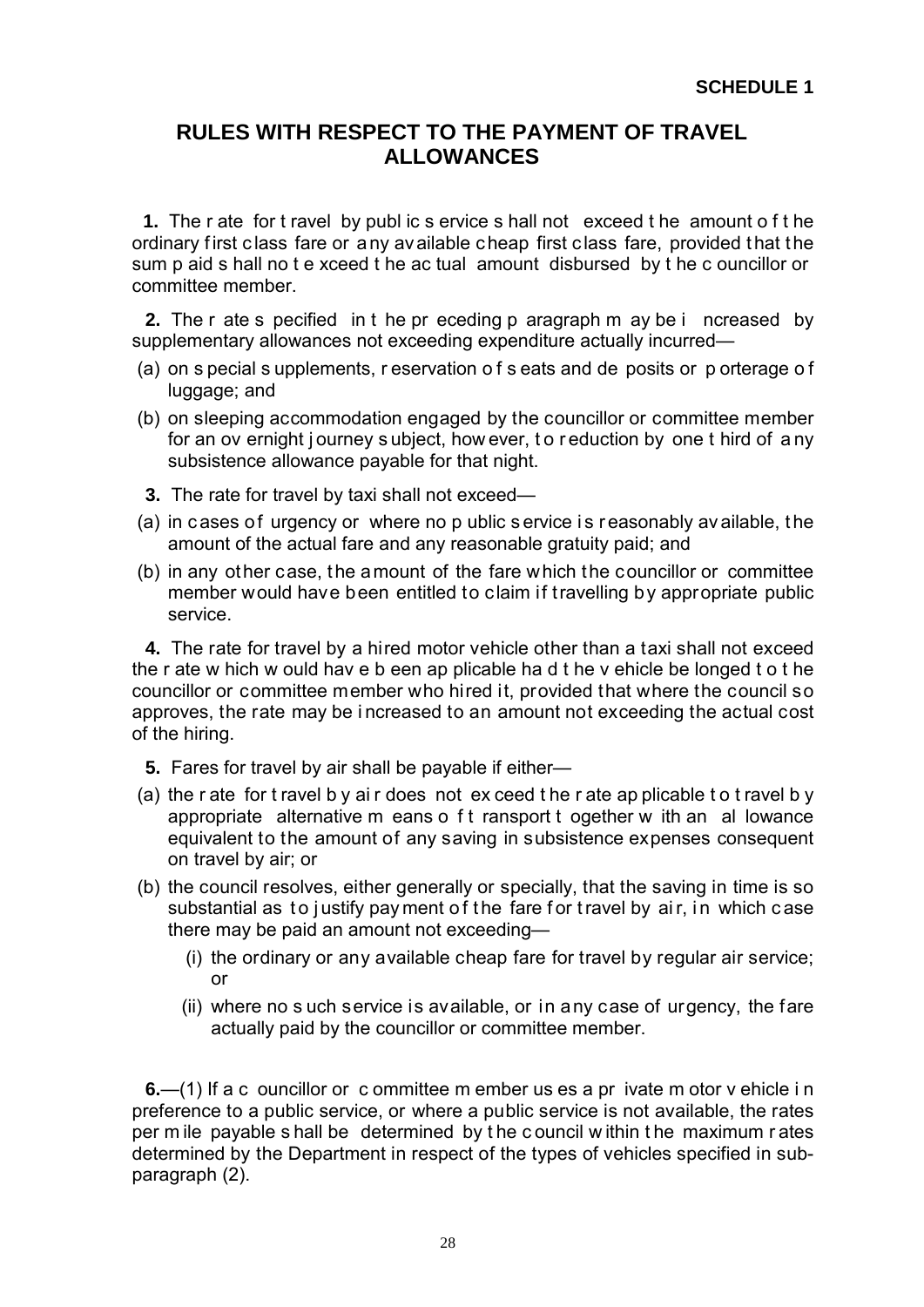- (2) The types of vehicles specified for the purposes of sub-paragraph (1) are—
- (a) a pedal cycle;
- (b) a solo motor cycle of cylinder capacity not exceeding 149cc;
- (c) a s olo motor c ycle of c ylinder c apacity ex ceeding 1 49cc b ut n ot ex ceeding 499cc;
- (d) a solo motor cycle exceeding 499cc cylinder capacity or a motor cycle with a sidecar;
- (e) a motor car or tri-car of cylinder capacity not exceeding 450cc;
- (f) a motor car or tri-car of cylinder capacity exceeding 450cc but not exceeding 999cc;
- (g) a motor car or tri-car of cylinder capacity exceeding 999cc but not exceeding 1,199cc; and
- (h) a motor car or tri-car of cylinder capacity exceeding 1,199cc.
- (3) The rates payable under sub-paragraph (1) may be increased—
- (a) where ot her c ouncillors or c ommittee m embers ar e c onveyed i n t he s ame vehicle on t he business o f t he c ouncil, by an addi tional r ate per m ile determined by the council for the carriage of each additional passenger;
- (b) by not more than the amount of any expenditure incurred on tolls, ferries or parking fees; or
- (c) in the case of an absence overnight from the usual place of residence, by an amount determined by the council for garaging a motor car, tri-car, or a motor vehicle of any other type, but not exceeding the amount actually paid by the councillor or committee member.

(4) For the purpose of this paragraph, cylinder capacity shall be calculated in the manner pr escribed b y regulation 43 o f t he R oad V ehicles (Registration and Licensing) Regulations  $2002<sup>(1)</sup>$  $2002<sup>(1)</sup>$  $2002<sup>(1)</sup>$ , provided that where the engine of a car has been rebored the calculation shall be based on the engine as it was when new.

<u>.</u>

<span id="page-34-0"></span> $(^1$ ) S.I. 2002/2742